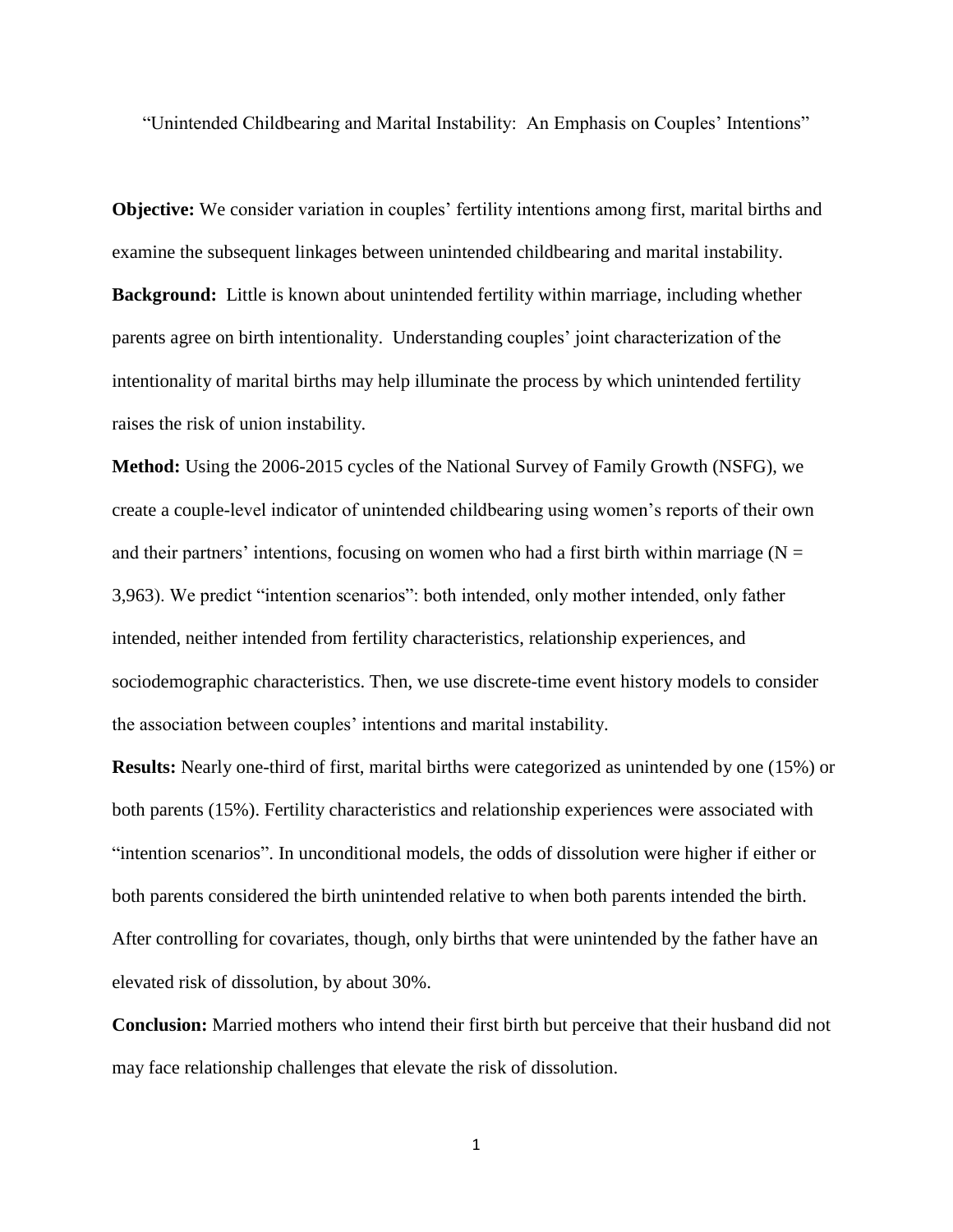Unintended and nonmarital childbearing in the United States is disproportionately concentrated among younger, less-educated, and non-white parents (Finer & Henshaw, 2006; Finer & Zolna, 2011; Musick, England, Edginton, & Kangas, 2009). Unintended fertility is associated with poorer outcomes and lower well-being for both parents and children (Barber, Axinn, & Thornton, 1999; Lindberg, Maddow-Zimet, Kost, & Lincoln, 2015; Miller, Sable, & Beckmeyer, 2009), although the causal linkage is sometimes debated (e.g., Lindberg, Maddow-Zimet, Kost, & Lincoln, 2015; Su, 2012). In response, family scholars have identified unintended and nonmarital childbearing as contemporary social problems, with the potential to both reproduce and exacerbate existing structural inequalities in the United States.

A wealth of recent scholarship has addressed this social problem. Yet, most discourse in the field assumes that unintended and nonmarital childbearing are more or less synonymous. As a result, unintended childbearing is typically discussed in the context of single mothers or among those in less stable contexts, such as cohabitation, with married mothers treated as the comparison group. Descriptively speaking, compelling evidence justifies such an approach. Guzzo's (2017) analyses of the most recent rounds of the NSFG reported that over three-fourths of births to married women are intended compared to just over half of cohabiting births and onethird of single births. Scholarship that considers unintended childbearing as a social problem, in the context of nonmarital births, has made noteworthy contributions to our understanding of the decoupling of marriage and childbearing, the reproduction of structural inequalities, and its linkages with health and well-being. Yet, we caution the field's targeted approach that emphasizes unintended childbearing among unwed mothers has somewhat hampered our understanding of unintended childbearing among married parents. Existing work on unintended childbearing and union instability has either (1) focused on unintended childbearing and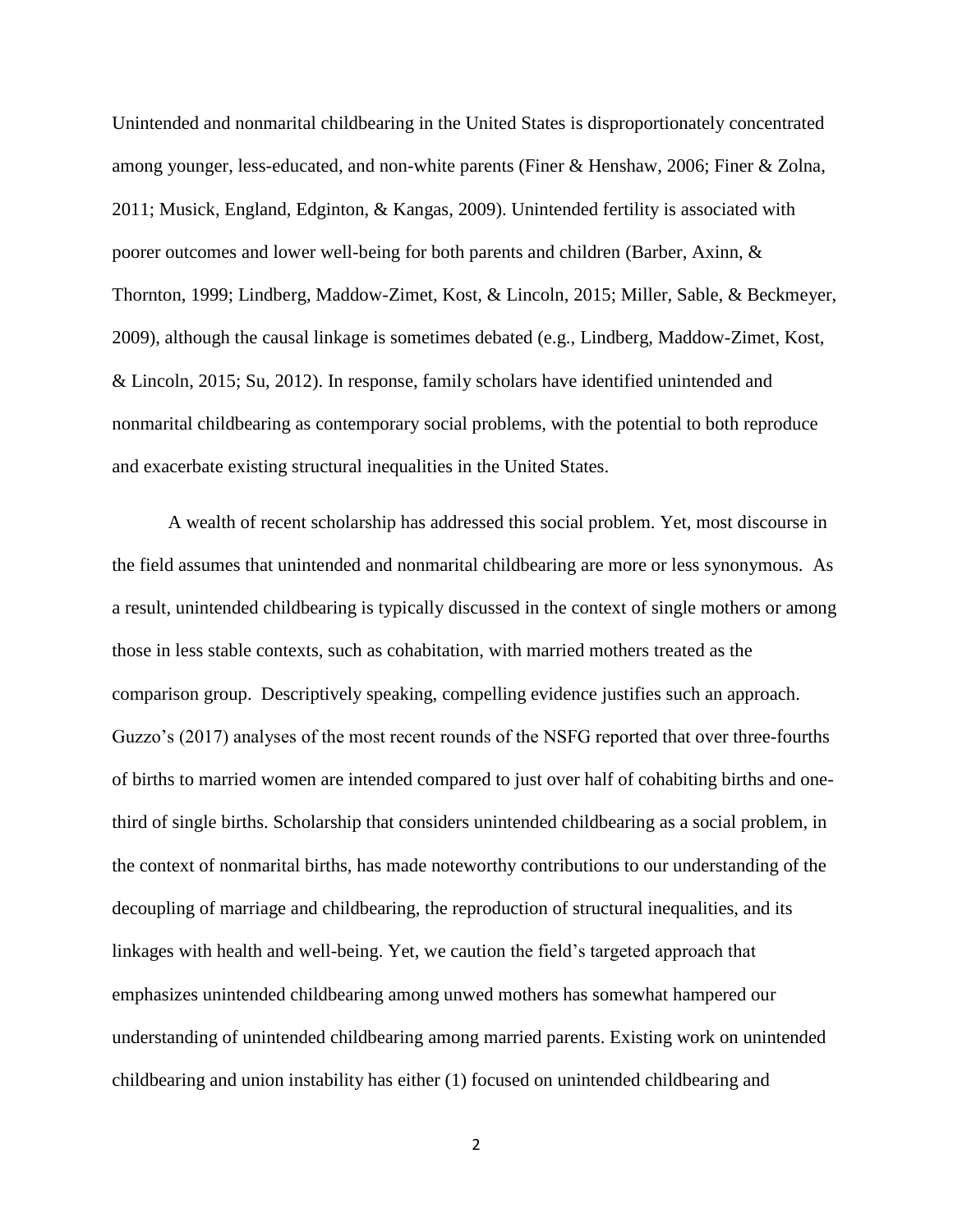transitions among cohabiting parents (Guzzo & Hayford, 2014; Manlove, Wildsmith, Ikramullah, Ryan, Holcombe, Scott, & Peterson, 2012) or (2) focused on birth intentions and union trajectories broadly without a specific focus on marital instability (Guzzo & Hayford, 2012; Lichter, Michelmore, Turner, & Sassler, 2016; Maddow-Zimet, Lindberg, Kost, & Lincoln, 2016). Arguably, this narrow focus, and the lack of attention to unintended childbearing among married couples, is a notable shortcoming as existing research suggested unintended childbearing was a particularly salient predictor of marital instability – having a stronger, negative association with married parents compared to their cohabiting counterparts (Guzzo & Hayford, 2012).

Our analyses examine what factors (i.e., birth characteristics, relationship and fertility histories, or sociodemographic characteristics) explain how unintended childbearing differs among marital births and then consider subsequent linkages with marital instability among a nationally representative sample of first-time mothers. We assert a quasi-couple-level approach to unintended marital fertility provides a meaningful lens to guide this endeavor, and in so doing, our findings make noteworthy contributions to existing research. First and foremost, our findings demonstrate that first marital births should not be treated as a homogenous birth context, as variation exists in couples' intentions, relationship and fertility histories, and sociodemographic characteristics. Second, multivariate findings suggest that different "intention scenarios" (i.e., both intended, only the mother intended, only the father intended, and neither intended the birth) reflect substantial differences in fertility and relationship histories rather than sociodemographic characteristics. Third, consideration of couples' intentions within a multivariate framework indicates that when the mother perceives her partner did not intend the birth, there is an elevated risk of instability regardless of whether she did, or did not, intend the birth.

# **BACKGROUND**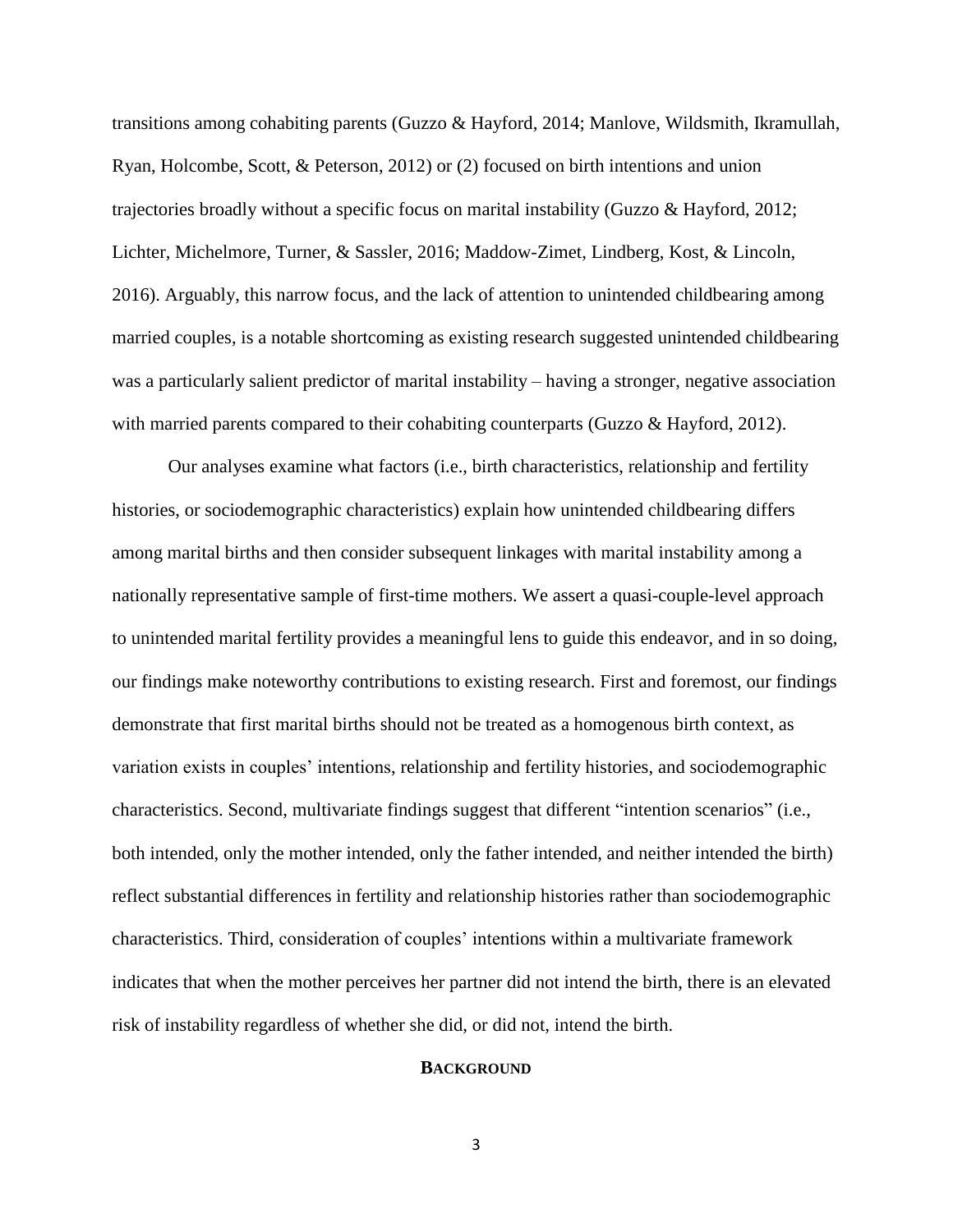Unintended childbearing is disproportionately concentrated among mothers who report lower levels of social, economic, and demographic privilege. Specifically, those who reported being non-white, less educated, impoverished, and younger at the time of birth are more likely to categorize a birth as unintended (Finer & Henshaw, 2006; Finer & Zolna, 2011; Musick et al. 2009). Moreover, scholarship has demonstrated that births to single and cohabiting mothers are highly likely to be unintended (Finer & Zolna, 2011; Guzman, Wildsmith, Manlove, and Franzetta, 2010; Guzzo, 2017). Although unintended childbearing is more common among unmarried individuals, recent estimates suggested that almost one-in-five marital births is unintended (Guzzo, 2017). Apart from sociodemographic characteristics, Hayford and colleagues' (2014) consideration of trends in first, marital births also underscore the importance of considering the timing of conception relative to marriage as a growing share of first, marital births were preceded by premarital conception, with this increase reflecting a stark class gradient (see Gibson-Davis & Rackin, 2014). In short, not all marital births are intended and consideration of couples' experiences will likely reveal even higher estimates of unintended childbearing among married couples. Based on existing research, we expect that married couples who are older, better educated, are white, and did not report pre-marital conceptions are more likely to both intend the birth that their counterparts with less sociodemographic privilege and more complex relationship and fertility histories.

### *Insights form a couple-level perspective*

In spite of increased attention to unintended childbearing, most existing work has conceptualized unintended childbearing as an individual-level construct (Stykes, 2018). Notable exceptions have pointed to the unique insights that a couple-level approach provided to discussions of unintended childbearing (Hohmann-Marriott, 2009; Martin, McNamara, & Milot, 2007; Moore, Ryan,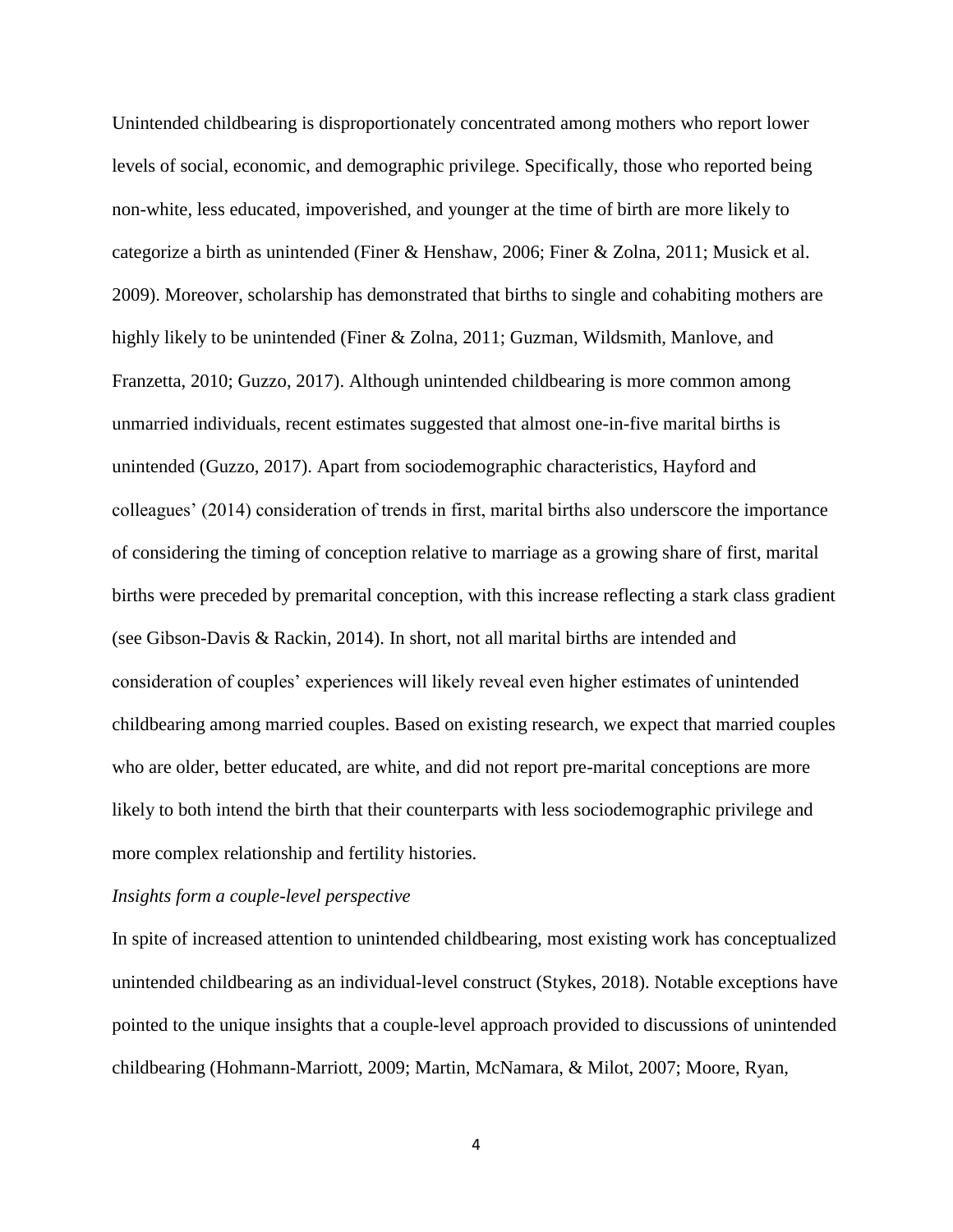Manlove, Mincieli, & Schelar, 2009; Korenman, Kaestner, & Joyce, 2002; Saleem & Surkan, 2014). However, by-in-large current knowledge of unintended childbearing reflects a bias toward individual mothers' experiences. In the context of marital childbearing, we assert that consideration of couples' intentions are especially salient given the weakening, but still normative expectation that married couples should have children and that having a child as a married couple is a way to create a new family unit (Axin and Thornton, 2000; Townsend, 2002). Married couples, more so than other groups, are more likely to have shared interests and expectations and, as such, to be agree on major family decisions, like childbearing (Hohmann-Marriott, 2009). Marriage is a long-term commitment, and childbearing within marriage is a signal and an investment in the longevity of the union. Married couples who experience an unintended marital birth or disagree on the intendedness of that birth are flouting norms and expectations that married couples make joint decisions, are experiencing problems that signal underlying relationship troubles, or both.

### *Couples' fertility intentions and marital instability*

Research has consistently linked unintended childbearing with less stable relationships (Guzzo & Hayford, 2012; Lichter et al., 2016; Maddow-Zimmet et al., 2016). Our analyses are not the first to consider the association between couple-level indicators of unintended childbearing and relationship stability. Yet, we are able to leverage recent methodological developments that concern couples' unintended childbearing and focus on how couples' intentions might be linked with relationship stability, making important and targeted contributions to prior research. Guzzo and Hayford (2012) demonstrated that couples' fertility intentions were associated with marital instability insofar as marriages where both parents reported not intending the birth and those were couples experienced disagreement in intentions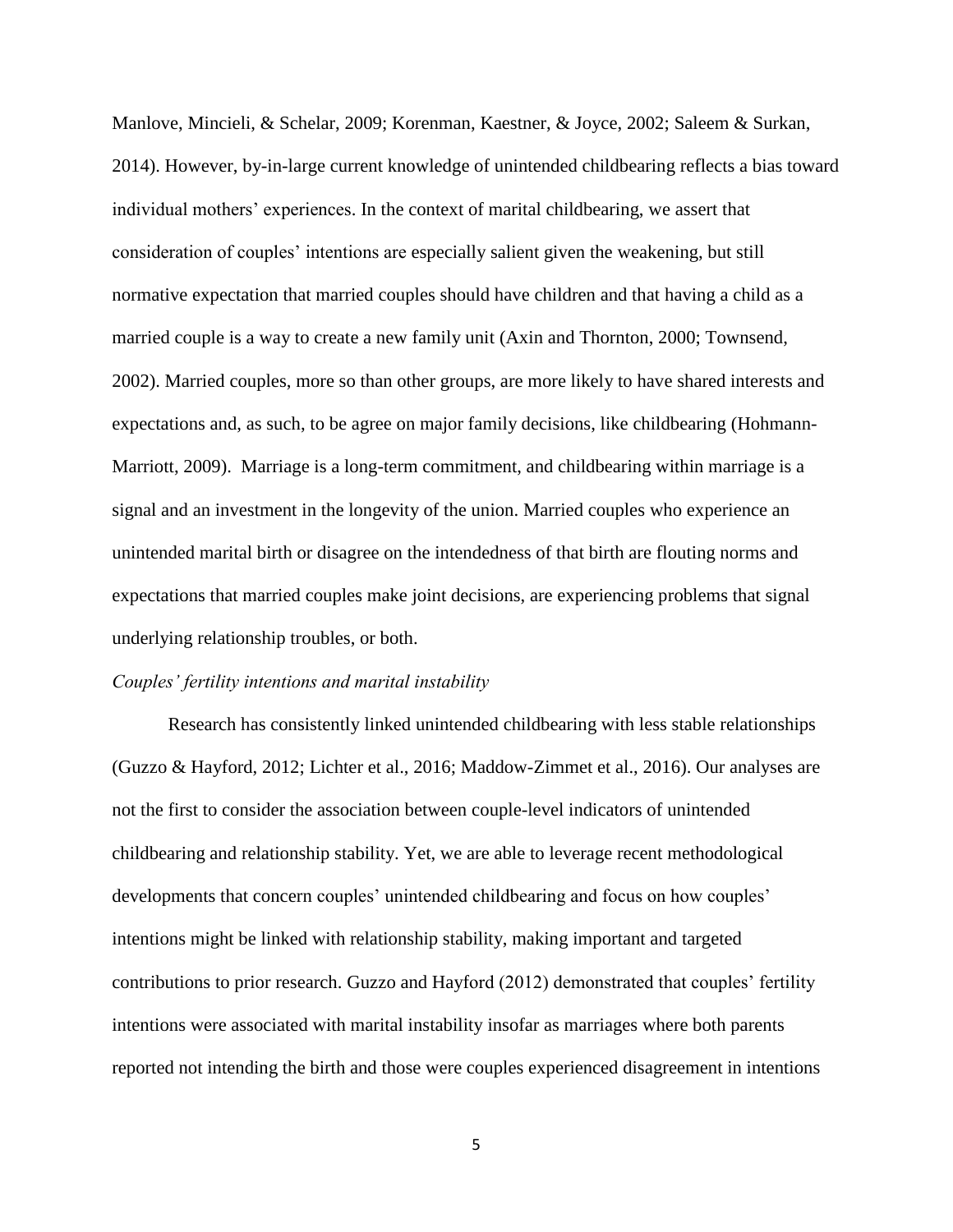were less stable than their counterparts where both parents intended the birth. Both causal and selection mechanisms are plausible in understanding couples' fertility intentions and their association with marital instability. A causal perspective suggests that experiencing an unintended, marital birth, or spousal disagreement in intentions could lead to more frequent conflict, which in turn might increase the risk of divorce. When examining couples where spouses report disagreement in intentions, it is also important to consider which parent did not intend the birth, as the linkages between couples' intentions and marital stability may be gendered. Since mothers spend considerably more time in childrearing tasks (Milkie, Raley, & Bianchi, 2009) couples might experience a greater risk of dissolution if the mother did not intend the birth as the unequal division of household labor might become increasingly burdensome in the context of unintended childbearing. On the other hand, Townsend's (2002) interviews suggested that men often see marriage and fatherhood as linked. Accordingly, this suggests that a married mother who intended the birth when her husband did not might receive less support from the father in childrearing, which could in turn foster a sense of resentment.

Alternatively, a selection perspective suggests that unintended, marital fertility or spousal disagreement in intentions could appear as a symptom of a strained relationship or economic insecurity – which are also associated with marital instability. Under a selection explanation, we might not expect to observe significant associations between couples' intentions and marital instability net of sociodemographic characteristics, fertility histories, and relationship histories. *Data quality: Intentions and the viability of mothers' proxy reports* 

In addition to traditional challenges for measuring unintended childbearing, this project also relies on mothers' proxy reports of fathers' intentions. One of the challenges to research on couple-level fertility intentions concerns data availability and quality, but recent scholarship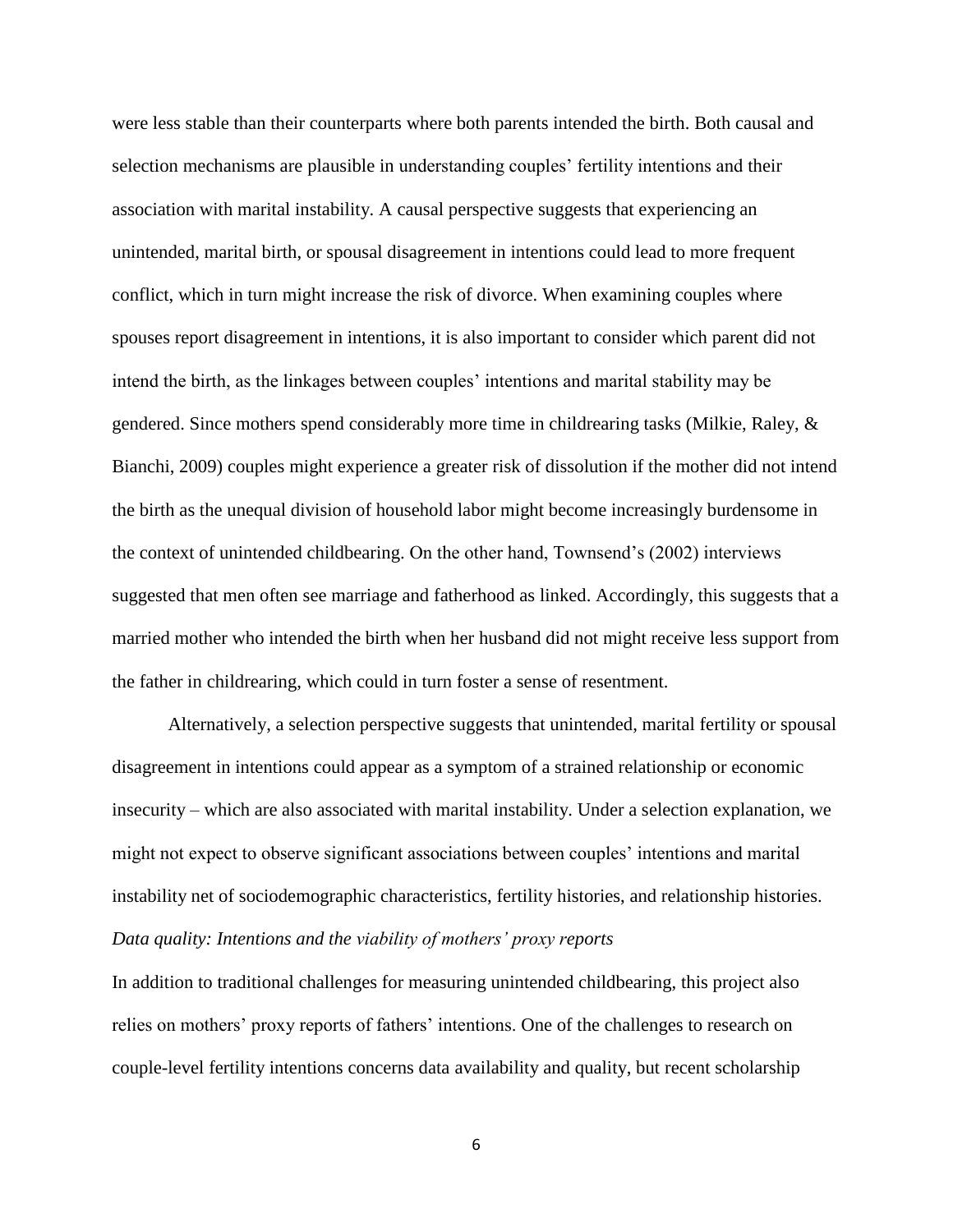provides a better understanding of the quality of mothers' proxy reports. Truly couple-level approaches (drawing on information from both mothers and fathers) are quite limited and result in a privileged sample in terms of sociodemographic characteristics, which is not ideal for analyses of unintended childbearing (see Stykes 2018). Yet, mothers' proxy reports of the birth father's intentions show promise as married mothers' proxy reports of fathers' intentions matched men's own reports for 75% of couples, and multivariate analyses suggested that a mother's own intentions were the most salient predictor of the accuracy of her proxy report, as mothers tend to assume that the father shares their own intentions (Stykes 2018). Taken together, this suggests that a reasonable majority of married mothers' proxy reports provide accurate representations of fathers' intentions, and when proxy reports are inaccurate, the bias should produce in downwardly biased estimates of disagreement in intentions and conservative estimates for the association between couples' intentions and martial instability based on prior work. We also assert that even if a mother's perceptions of a father's intentionality differ from his own reports, her perceiving that he did not intend the birth could be associated with a greater risk of marital dissolution, regardless of the proxy report's accuracy per se.

### **CURRENT STUDY**

A wealth of scholarship has contributed to the field's understanding of unintended childbearing, relationship dynamics (e.g., union formation and stability), and well-being. Yet, we assert that prior work in this area has, at times, treated unintended childbearing as synonymous with nonmarital childbearing through methodological decisions and guiding research questions. As a result, we know much less about unintended childbearing among married couples, which is a notable shortcoming as unintended childbearing was most strongly associated with dissolution among married couples (see Guzzo & Hayford, 2012). Further, we suggest that in the context of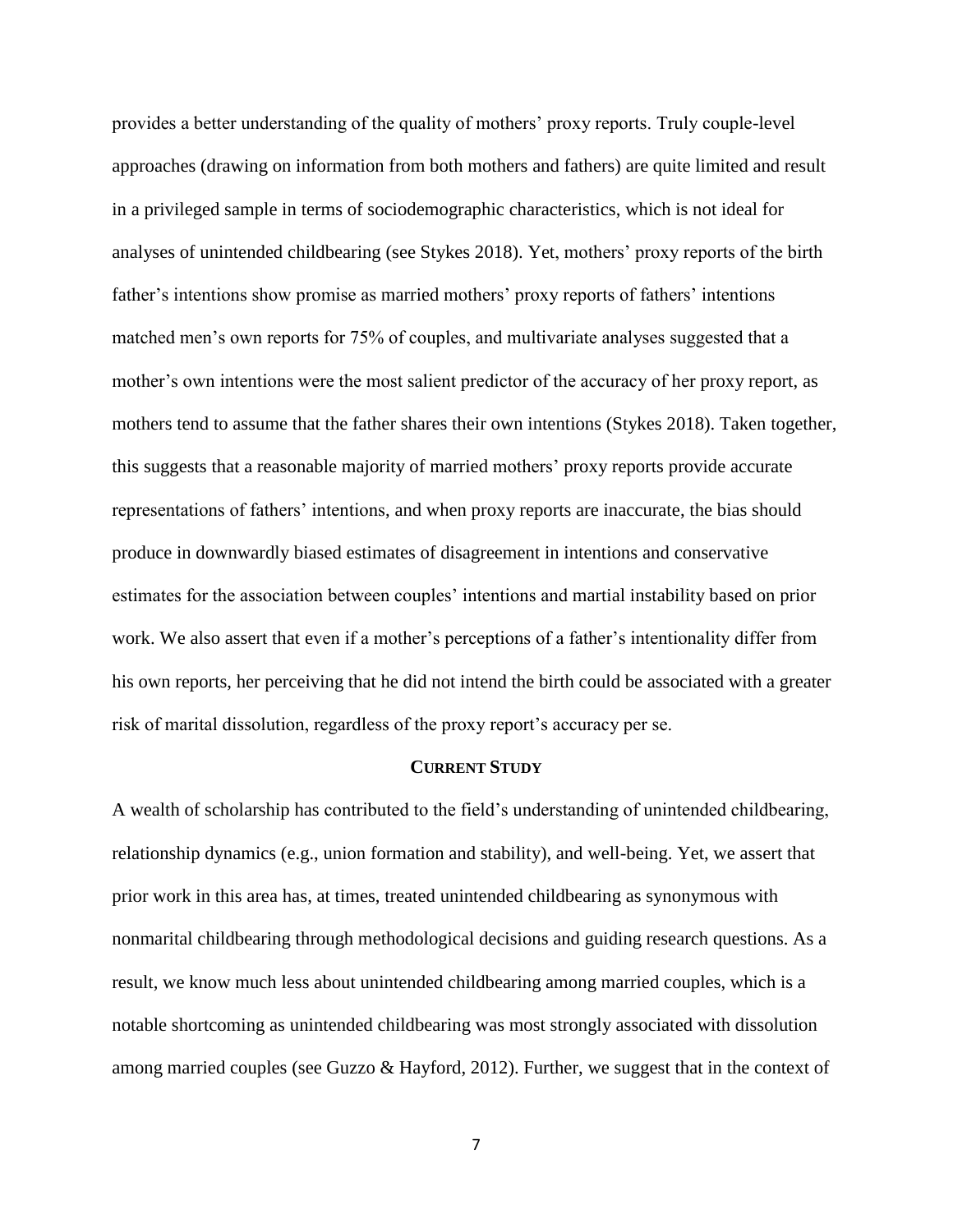married couples, consideration of *couple-level* rather than individual mothers' intentions provides additional insight. In response to these limitations, we analyze the socioeconomic and demographic factors that predict couples' fertility intentions (as reported by mothers) among first, marital births. Then, we consider the association between couples' intentions and divorce. Analyses contribute to existing research by, illustrating the substantial variation in couples' intentions among first, marital births, which are often treated as a homogenous group. We then, showcase the implications of this variation by examining the association between couples' intentions and marital instability.

### **DATA AND METHOD**

The NSFG is a nationally representative sample of men and women aged 15-44 funded by the National Center for Health Statistics and initiated in 1973. Starting in 2006, the NSFG began a continuous interviewing cycle as opposed to previous cycles of data (e.g., 1988, 1992, 2002, etc.). Data include a wealth of information including but not limited to coresidential unions, fertility, and demographic characteristics. In particular, detailed cohabitation, marriage, and fertility histories make these data well-suited for analyses of fertility and union outcomes. The female data files include mothers' proxy reports of fathers' intentions. Accordingly, these data are the only public-use data set that can readily consider couples' intentions and its association with marital instability over a longer duration (via exhaustive marital histories with specific dates of transitions). Unfortunately, since men's fertility data do not include a full history of intendedness, we cannot conduct a parallel analysis for men.

# *Sample Selection*

Drawing on all continuous cycles from 2006-2015 of the pregnancy file, we identify 39,393 pregnancies. Three sample restrictions were applied when identifying the analytic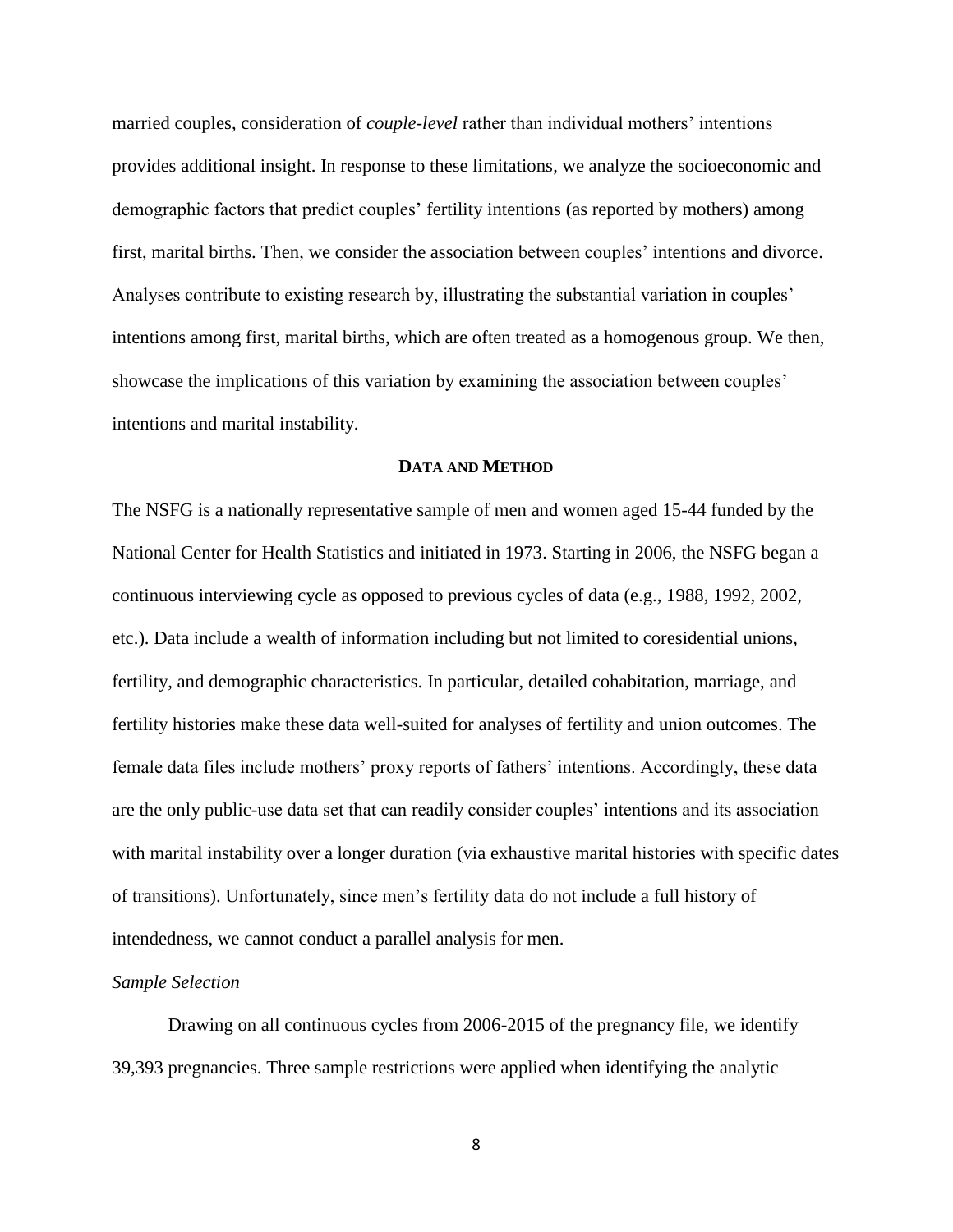sample. First, analyses were limited to live, first births ( $n = 10,157$ ). Then, only couples having clean data (i.e., nonmissing and excluding "didn't care/indifferent" and "don't know" responses) on both mothers' and fathers' fertility intentions were included  $(n = 9,264)$ . Lastly, analyses were limited to mothers who were married at the time of their first birth ( $n = 3,963$ ). For analyses of marital instability, 3,963 married, first-time mothers were transformed into 351,890 personmonths, which began at the date of first birth and continued until being censored by: (1) interview, (2) month of marital dissolution, or (3) the oldest child's (i.e., which corresponds to the focal birth)  $18<sup>th</sup>$  birthday.

# *Measures*

One of our focal variables is couples' fertility intentions. The NSFG asks women a series of questions to assess fertility intentions. First, respondents were asked, "Right before you became pregnant, did you yourself want to have a(nother) baby at any time in the future?" Respondents who reply 'yes' are then asked a follow-up question to assess the timing of the pregnancy, "So would you say you became pregnant too soon, at about the right time, or later than you wanted?" A similar series of questions were asked for female respondents' perceptions of the child's father. Based on these questions, both mothers' and fathers' intentions were treated as a categorical indicator having two responses: intended (births that were wanted and on time or later than intended) and unintended (either unwanted or too soon). Mothers' intentions were then cross-referenced to her perception of the father's intentions creating a couple-level indicator of *couples' intentions*: both parents intended the birth (reference), only the mother intended the birth, only the father intended the birth, and neither parent intended the birth.

Fertility and relationship histories. Analyses include an indicator of *timing of contraception* via a series of dummy variables: contraception after the first year of marriage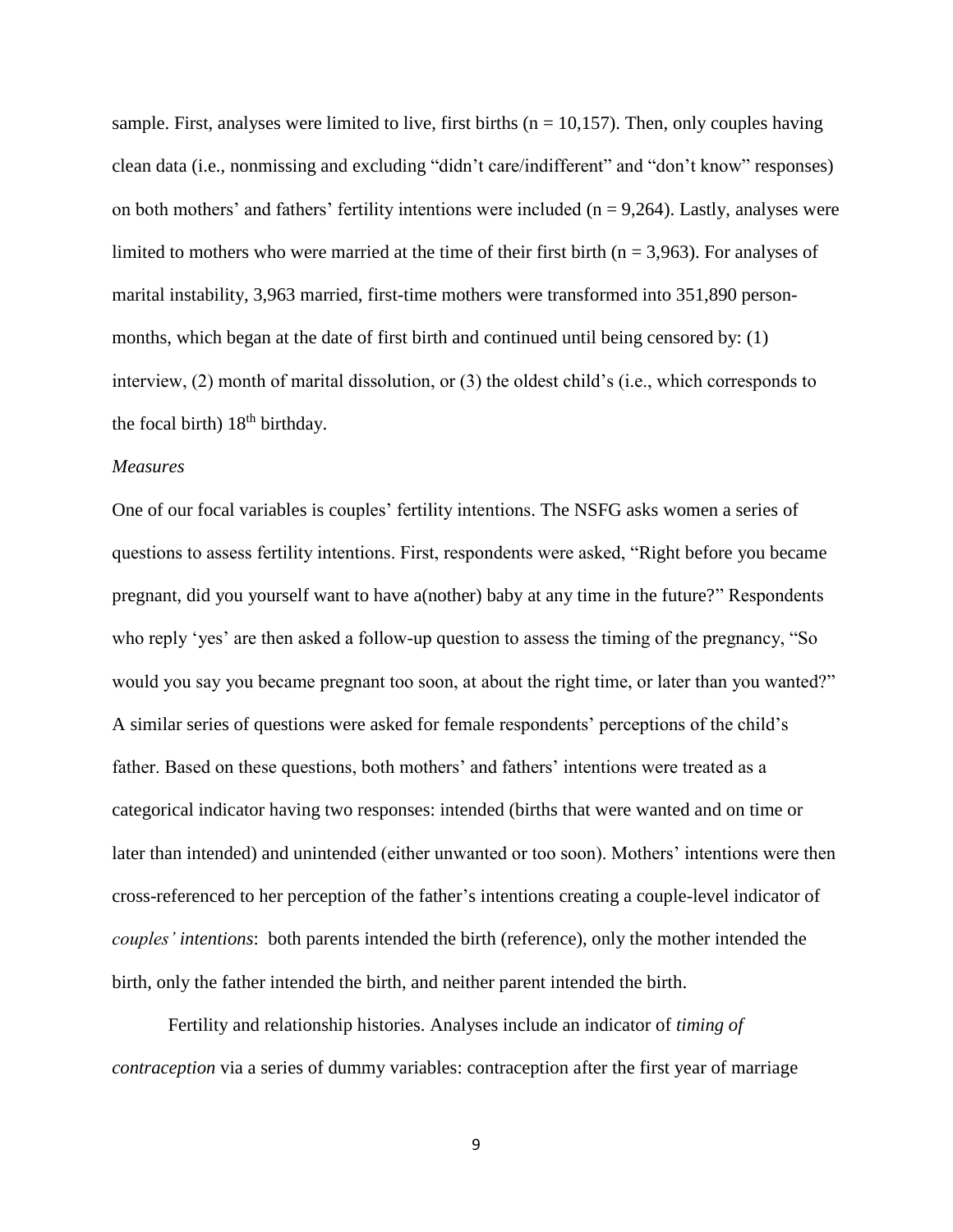(reference), at least six months prior to marriage, one to six months prior to marriage, within the first six months of marriage, and within the first seven to 12 months of marriage. We also include binary indicators that flag female respondents who *cohabited with the spouse prior to marriage* or *experienced a prior residential union* with a different partner as "1" and all other female respondents as "0." A continuous variable identified mothers' *age at first birth* and ranged from 9 to 44 (mean = 25.9). *Number of additional children* was another continuous variable that noted the number of higher-order births the respondent reported. Lastly, a binary indicator illustrated if the female respondents' *husband reported prior children*.

Sociodemographic characteristics: *Racial and ethnic status* was operationalized as a categorical variable with four responses: white (reference), black, Hispanic, and "other" (including multiracial/ethnic). *Educational attainment* was also coded as a categorical indicator of the female respondent's highest level of education (at the time of interview): at least a bachelor's degree (reference), some college experience, high school diploma/GED, and no degree. Somewhat crude indicators of family of origin identified *mothers' education* (using the same coding scheme as the female respondent's education and a binary indicator that flagged respondents who lived with married biological/adoptive parents during adolescence as "1" and all other scenarios are "0." Lastly, all models control for five-year birth cohorts and analyses of marital dissolution model duration dependence as a simple linear term (i.e., months since birth) and the presence of additional children (as a time-varying, binary indicator).

### *Analytic Strategy*

Analyses proceed in two distinct stages. The first documents variation in couples' intentions among women married at their first birth. After presenting descriptive statistics, multinomial logistic regression analyses are used to predict couples' intentions. The second set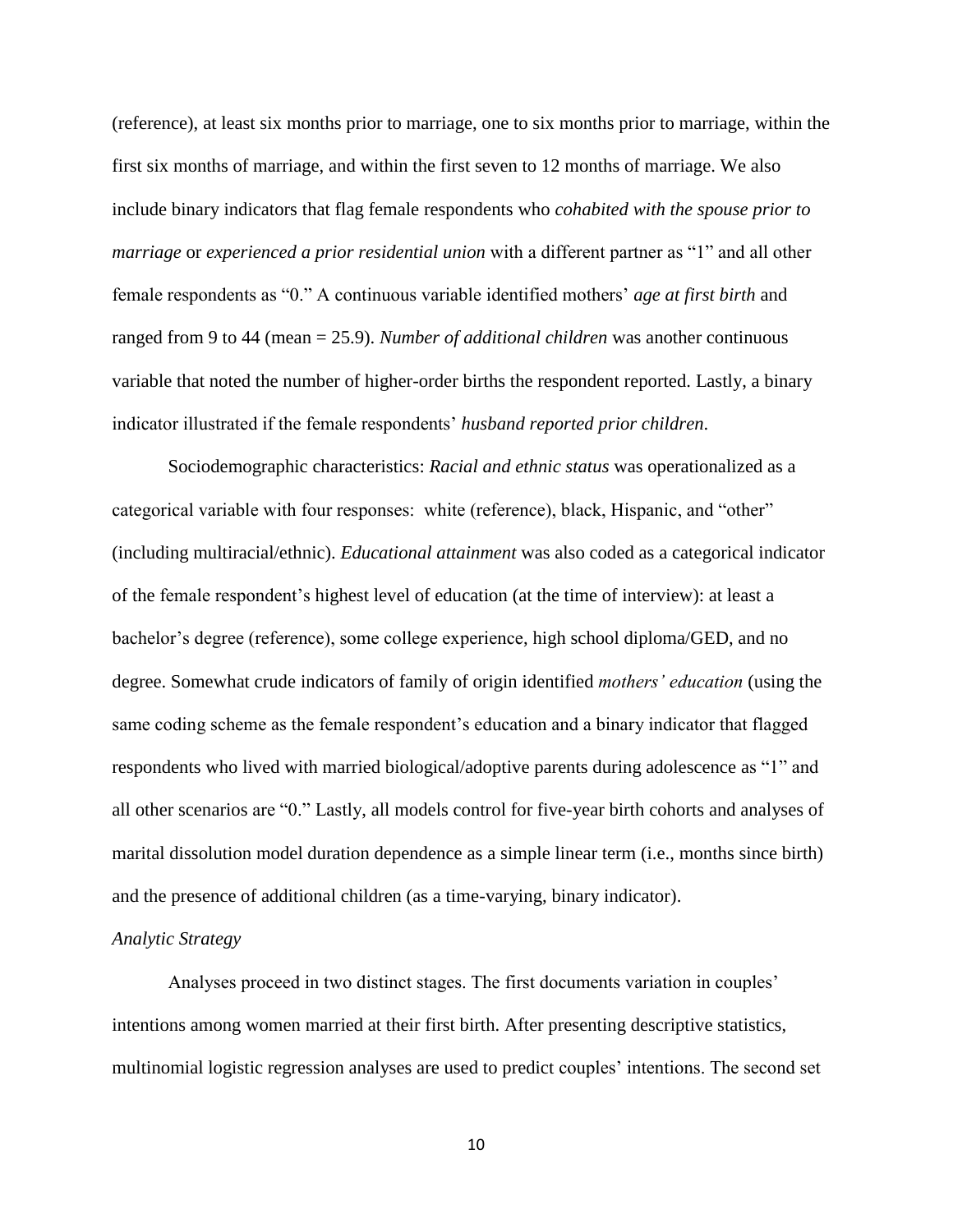of analyses links couples' intentions to marital instability using discrete-time event history logistic regression analyses. Data are converted to a person-month file where marriages can be observed from the time of birth to divorce or censorship by interview/child's 18th birthday. Life table estimates are computed to descriptively illustrate how marital instability varies by couples' intentions. Then, marital instability is assessed via a series of discrete-time event history regression models. The first is limited to couples' intentions, the second introduces indicators reflecting detailed relationship and fertility histories, whereas the third (full model) introduces sociodemographic characteristics.

#### **RESULTS**

Table 1 reports the characteristics of women experiencing a first, marital birth overall and according to couples' intentions. First and foremost, substantial variation existed in couples' intentions, such that approximately three-in-ten first, marital births were not intended by at least one of the birth parents, with 15% of first, marital births not intended by either parent. A somewhat comparable share of couples were characterized by only the mother or only the father intending the birth (i.e., 7% and 9%, respectively). At face value, these descriptive findings demonstrate that marital births should not be treated as homogenous and intended.

### [Table 1 about here]

Given page requirements, we do not elaborate on our samples' overall characteristics but note that our sample appears to align with previously published estimates of first, marital births. Namely, that it reflects a somewhat privileged sample in terms of racial/ethnic status and level of education. It is also worth noting, that the share of marital births that were conceived prior to marriage in our sample (i.e., 20%), aligns with recently published estimates. Of note, bivariate analyses suggested that premarital conception was more common among couples where neither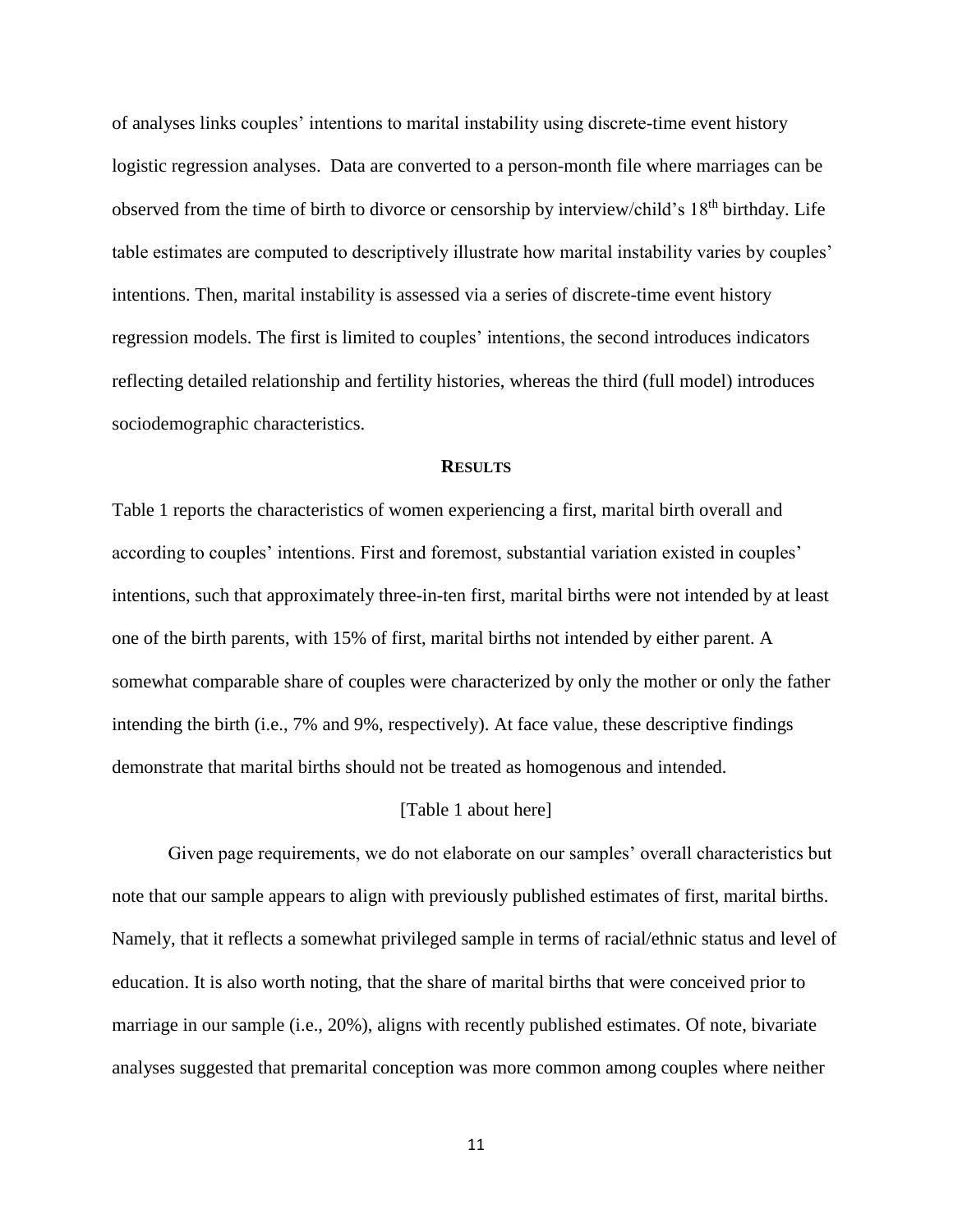parent intended the birth. A number of other characteristics differ according to couples' intentions. Notably, couples' where both parents intended the birth are on average older than all other intention scenarios, but mothers reported similar ages at first birth in couples where only the father or neither parent intended the birth. On average, couples where the mother did not intend the birth report more additional children than those where both intended the birth (1.4 versus 1.1 additional children). White mothers are notably underrepresented (i.e., 48% versus 66%) among couples where only the father intended the birth, which are disproportionately Hispanic (i.e., 36% versus 20%). Couples where the mother intended the birth (i.e., both intended or only mother intended) reported higher levels of education than their counterparts where the mother did not intend the birth. Lastly, consideration of family of origin characteristics suggested that mothers who belonged to couples where both parents intended the birth had better educated mothers, on average, and reported a larger share that were reared by married biological (incl. adoptive) parents.

# [Table 2 about here]

Regression analyses presented in Table 2 largely reflect the bivariate patterns discussed above. Notably, in a multivariate framework, indicators tied to relationship and fertility histories are more robust predictors of couples' intentions than sociodemographic characteristics and indicators of family background. Specifically, Model 2 (in Table 2) demonstrates that, on average, couples where both parents intended the birth are less likely to experience a pre-marital conception than their counterparts where at least one parent did not intend the birth. Premarital cohabitation with the child's birth father is less common among couples where only the mother or neither parent intended the birth, but mothers who did not intend the birth reported a greater risk of having reported prior unions with a different partner. On average, younger first-time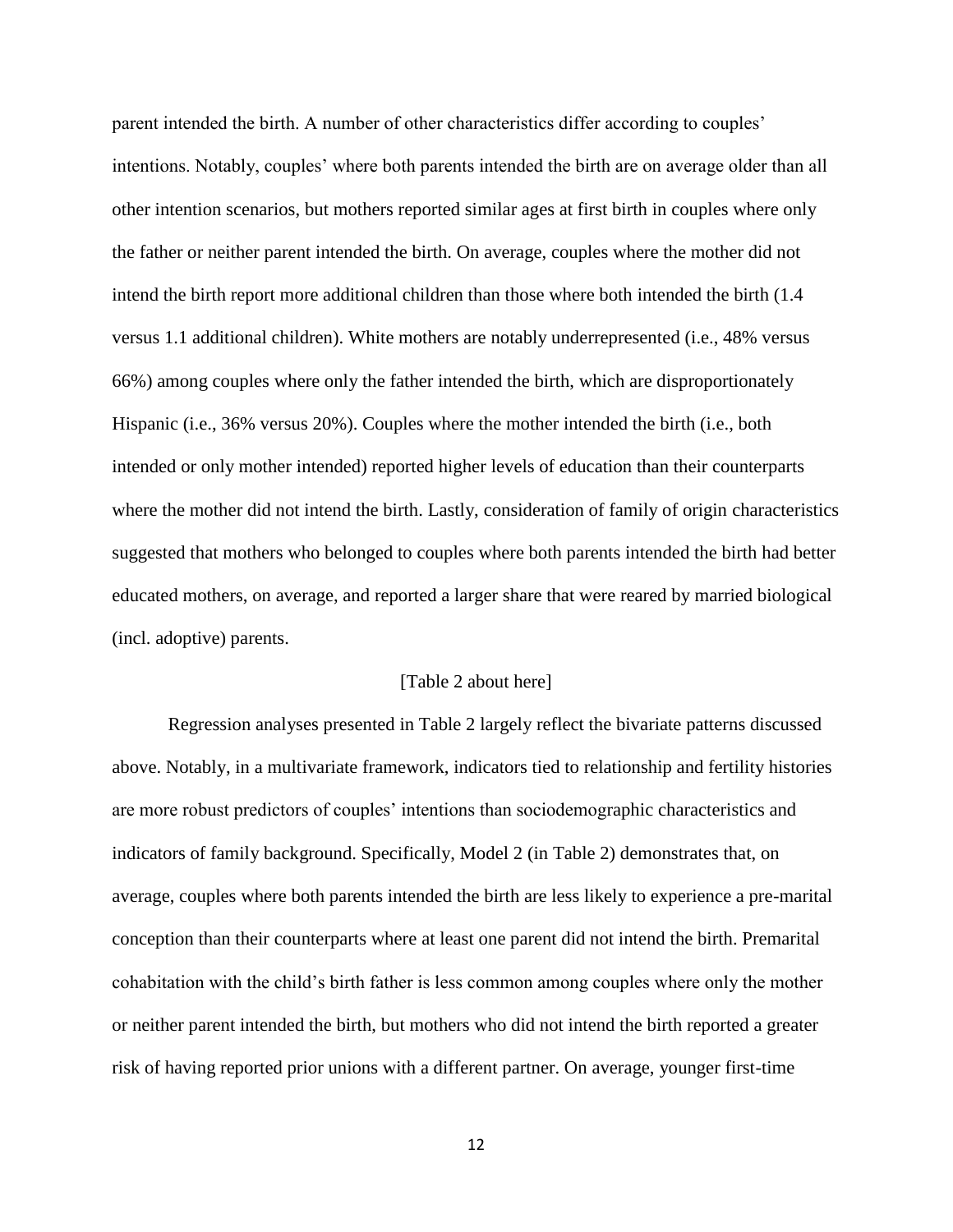mothers, reported a greater risk of belonging to a couple where only the father or neither parent (rather than both parents) intended the birth. Lastly, female respondent's in couples where only the father intended the birth (rather than both parents), reported a greater risk of having a husband with children from prior relationships. Consideration of significant differences in Table 2 suggests that on average, greater differences occur when contrasting couples where the mother intended the birth (i.e., both intended the birth and only mother intended the birth) with those where the mother did not intend the birth (i.e., either only father or neither parent intended the birth). However, mothers who intended the birth when their partner did not were more likely to have had a pre-conception birth and less likely to have cohabited prior to marriage compared to their counterparts where both parents intended the birth.

# [Figure 1 about here]

Figure 1 clearly illustrates that variation exists in martial stability according to couples' fertility intentions. Approximately one-in-four women, who were married at the time of their first, birth, experienced a marital dissolution within 10 years of having the birth. Moreover, couples where both parents intended the birth report the highest levels of martial stability (with 80% enduring a decade after the birth) whereas couples where either the mother did not intend the birth or neither parent intended the birth reported the greatest instability (with approximately 60% enduring a decade after the birth).

# [Table 3 about here]

Logistic, discrete time event-history analyses presented in Table 3 demonstrate what factors were associated with a mothers' risk of divorce after experiencing a first marital birth. Consistent with Figure 1, belonging to a couple where only the mother or neither parent intended the birth (rather than both parents) intended the birth, was associated with an increased odds of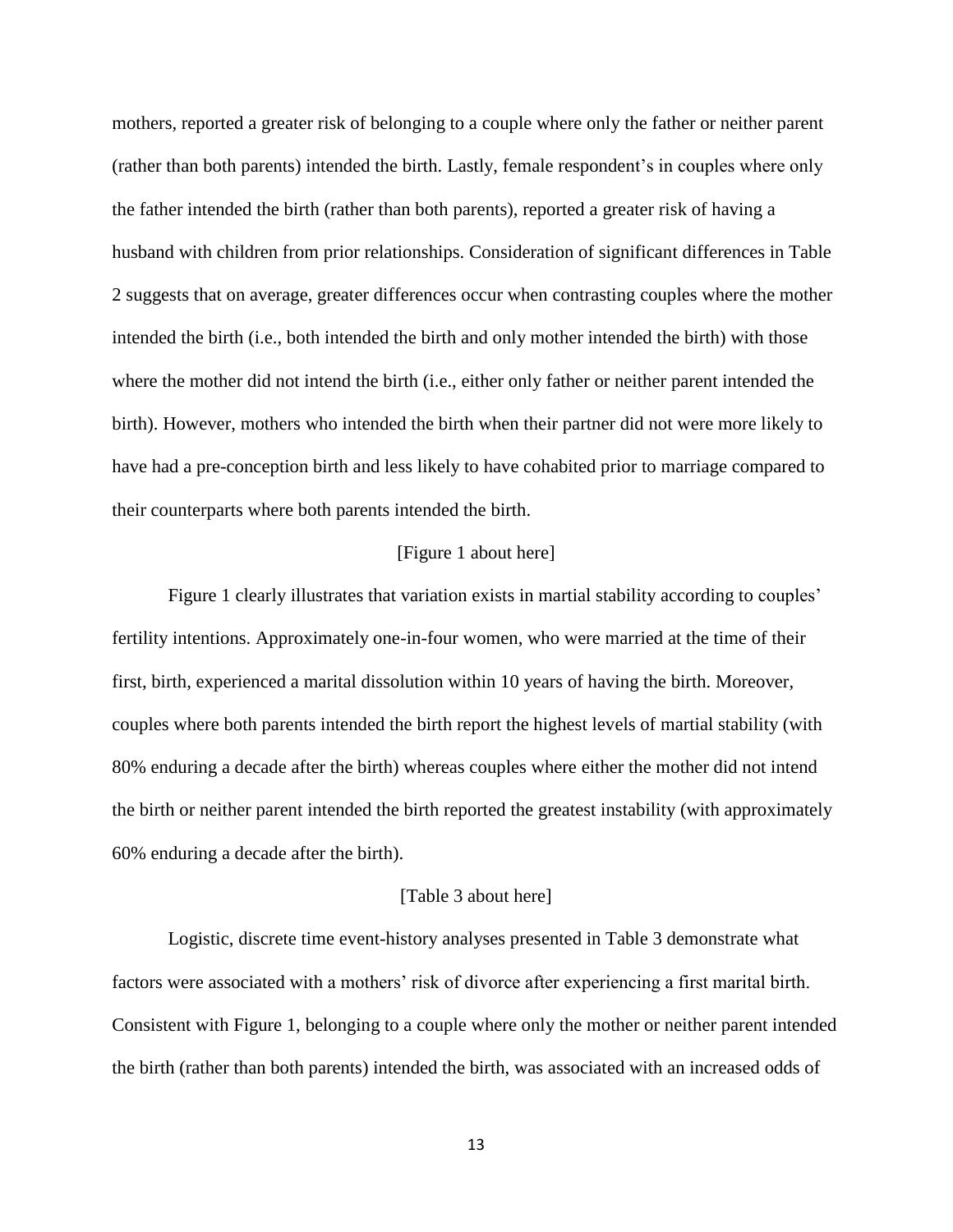divorce – net of fertility and relationship histories and sociodemographic characteristics. Model 1 in Table 3 suggested that couples where only the father intended the birth reported a greater odds of divorce (compared to couples where both parents intended the birth). However, the inclusion of relationship and fertility indicators (in Model 2) fully explained the association between unintended childbearing and marital instability for this comparison group. Indicators tied to fertility and relationship histories appeared to have more robust associations with marital dissolution much like they did in analyses predicted couples' fertility intentions.

# **DISCUSSION**

We engage with recent scholarship on unintended childbearing and relationship instability. Specifically, our chief contributions to existing work seek to highlight substantial heterogeneity in married parents' fertility intentions and examine the subsequent implications for unintended childbearing and marital stability. In addition, we leverage a couple-level approach to unintended childbearing making separate contributions and assert that a couple-level approach provides an informative lens to view the context in which parents experience and respond to a first birth.

A wealth of recent scholarship in family demography has examined unintended childbearing as a social problem, with the potential to reproduce structural inequalities and widen disparities in health and well-being (Barber et al., 1999; Lindberg et al., 2015; Musick et al. 2009). Separately, researchers have consistently linked unintended childbearing with less stable relationships (Guzzo & Hayford, 2012; Licther et al. 2016; Maddow-Zimet et al., 2016). Congruent with the decoupling of marriage and childbearing, much of what we know about unintended childbearing has *focused* on unintended childbearing among unmarried parents. As a result, the field has often treated marital births as the intended, reference group for the purposes of comparison. Although such an approach may well be justified from a descriptive point of view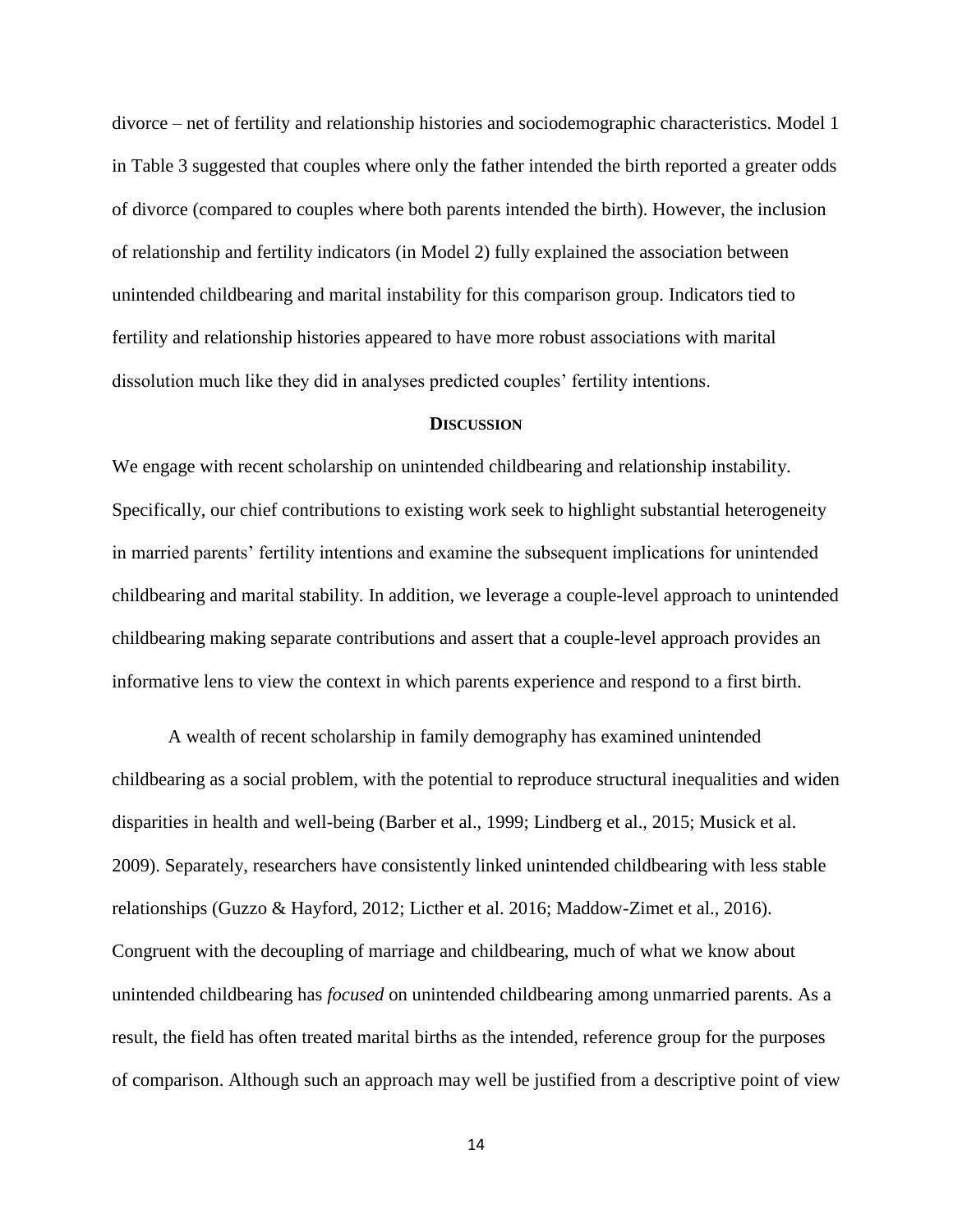(i.e., that most marital births are indeed intended), assuming that all marital births are intended is problematic, particularly when striving to understand unintended childbearing and its association with relationship stability (see Guzzo & Hayford, 2012). Our consideration of the association between couples' fertility intentions and marital instability among first, marital births stands well-poised to make noteworthy contributions to existing research by addressing this blind spot in our current understanding. Ultimately, analyses demonstrate that substantial variation exists in married couples' fertility intentions. As many as three-in-ten marital, first births were unintended by at least one partner. Variation in couples' fertility intentions reflect differences in relationship and fertility histories as well as mothers' sociodemographic characteristics. Moreover, consideration of couples' intentions provides an informative perspective to understand the manner in which fertility intentions are linked with marital stability. Notably, and consistent with prior research on couples' intentions (Guzzo & Hayford, 2012; Korenmann et al., 2002), couples with at least one parent not intending the birth (including only the mother intended the birth), report a greater risk of divorce, on average. However, fertility and relationship factors appear to drive the elevated risk of divorce for couples where only the father (rather than both parents) intended the birth.

Our analyses make important contributions to existing research. However, they are certainly not without limitations. The reliance of mothers' proxy reports of fathers' intentions is not ideal. However, we are unaware of any data that can facilitate a truly couple-level approach to a nationally representative sample of unintended childbearing and marital instability over a longer period of time. Prior work on couples' intentions has taken a similar approach to mothers' proxy reports (see Guzzo & Hayford, 2012; Korenmann et al., 2002; Manlove et al., 2012), and Stykes' (2018) reports that in most cases (i.e., 75% of couples), mothers' proxy reports of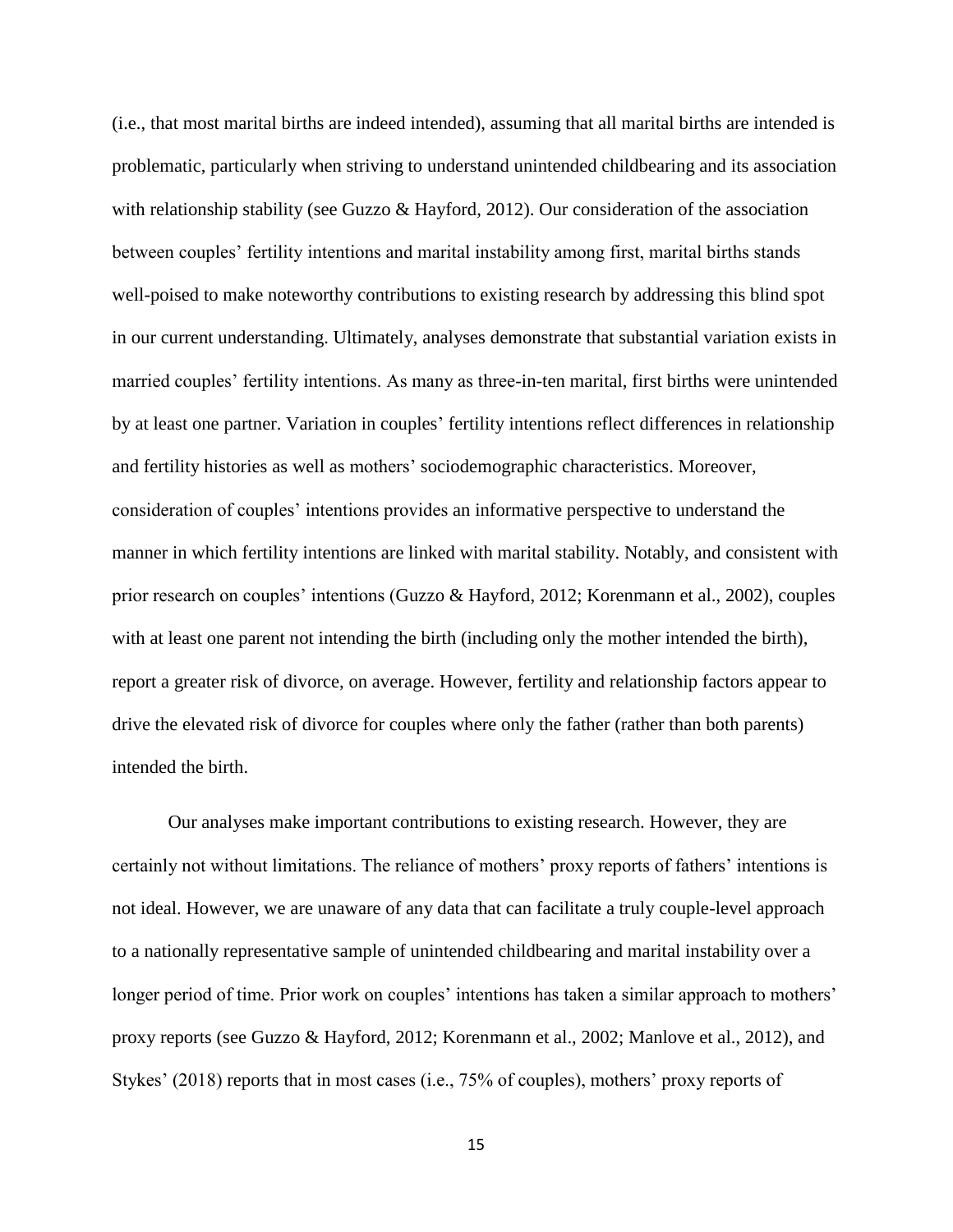fathers' intentions align with the father's own reports, and that use of mothers' proxy reports produce downwardly biased estimates of couple-disagreement in intentions. In addition, many have articulated that binary, retrospective reports of whether or not birth was intended are not ideal and fall short in tapping into both positive and negative feelings parents may hold about a particular birth (Augustin et al. 2009, Edin & Kefalas, 2005; Joyce et al., 2002). However, consideration of a more nuanced constructs (e.g., ambivalence) are beyond the scope of our study and its contributions. In spite of these concerns over appropriately measuring unintended childbearing, Santelli and colleagues' (2009) recent analyses suggested that binary, retrospective reports of unintended childbearing are a reasonable indicator of fertility intentions. However, consideration of ambivalence in fertility intentions is not readily available in the NSFG, and the couple-approach to intentions cannot provide sufficient power for groups when unwanted and mistimed births are disaggregated. Lastly, the cross-sectional approach and reliance on birth and relationship histories in the NSFG cannot establish a temporal order on some important characteristics (like education, which is taken at time of survey, not birth) and are subject to potential recall biases.

Despite these limitations, our findings raise important questions for future research and have implications for programs. Notably, our analyses suggested that relationship and fertility histories were both distinctive across couple's fertility intentions and strongly associated with marital instability. To that end, consideration of interaction terms between relationship and fertility histories and couples' intentions might provide a better understanding of how couples respond to various birth characteristics as well as the potential implications for marital stability. However, consideration of such terms was beyond the scope of our study. Herein, we chose to focus on intentions of first, martial births and included somewhat crude indicators for the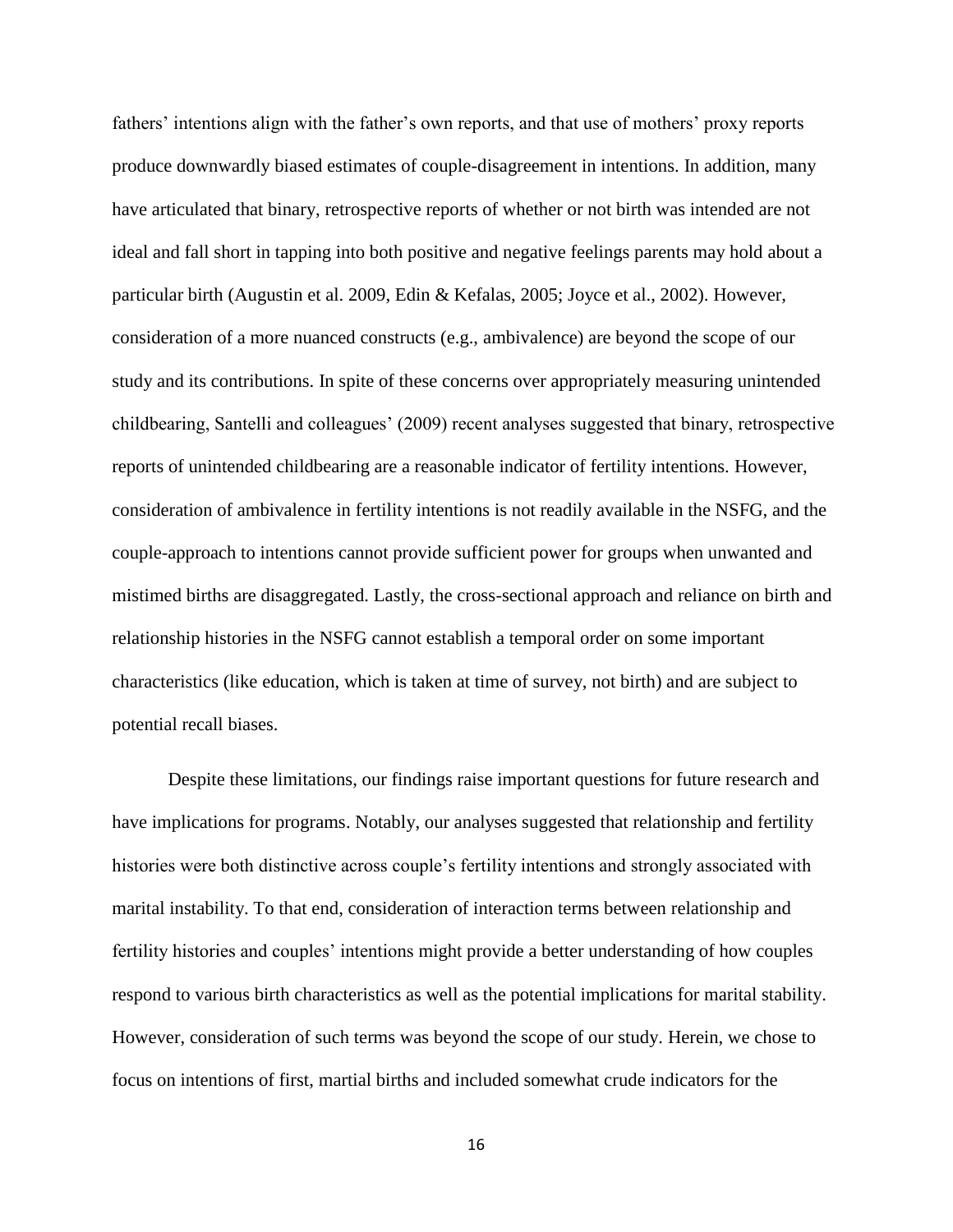presence of additional. However, an explicit focus on the couples' intentions of higher-order births is reasonable based on prior work (see Moore et al., 2009) and could provide a more comprehensive understanding of how intention scenarios may have impact on higher-order births and, in turn, raise implications for marital instability. In terms of programs, our analyses suggest that consideration of both parents' fertility intentions could provide help practitioners identify potential challenges that married parents face in relationships and in effect, promote healthier, happier marriages through therapy and communication skills.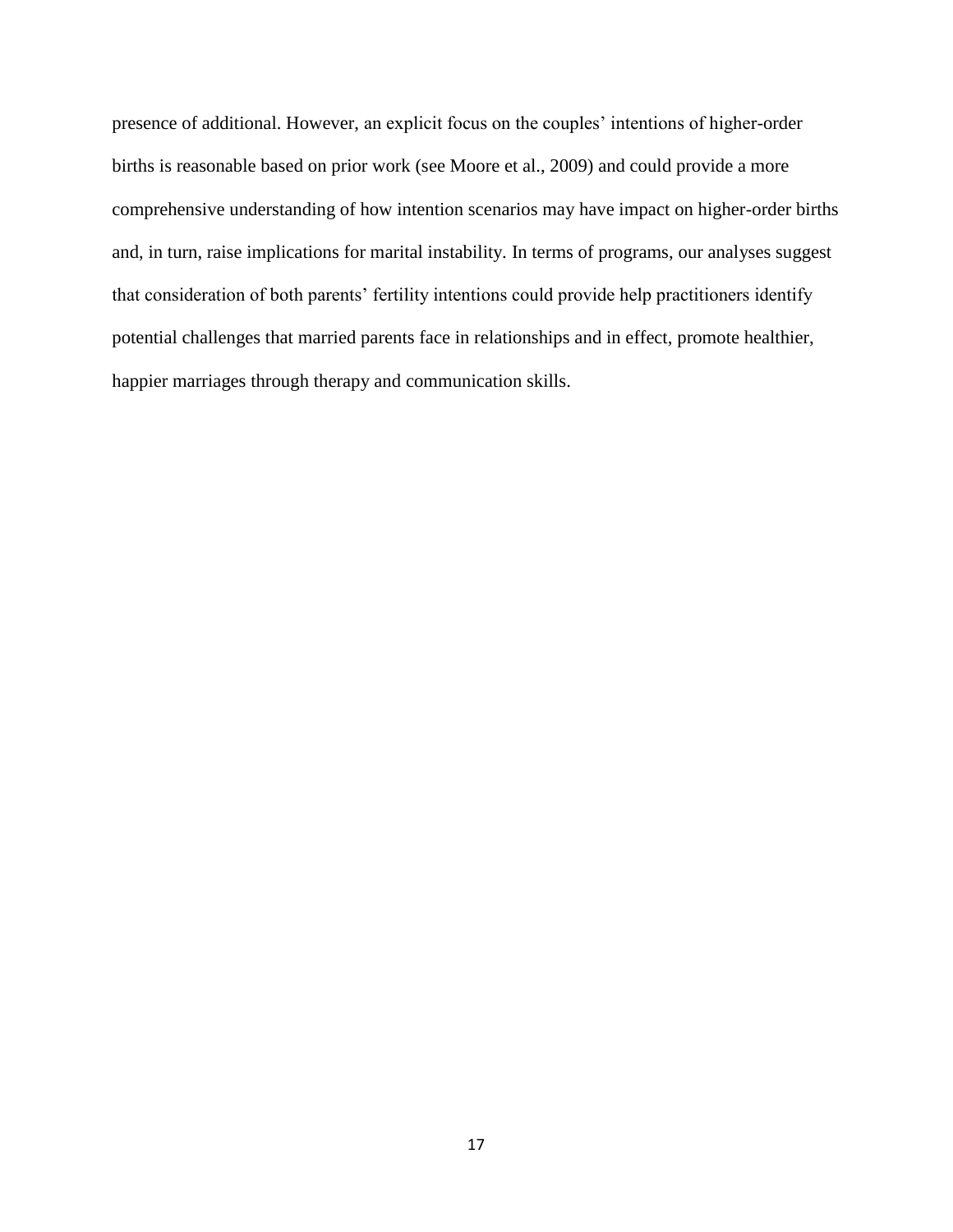# **REFERENCES**

- Amato, P.R. (2010). Research on divorce: Continuing trends and new developments. *Journal of Marriage and Family* 72(3): 650-666.
- Augustine, J.M., Nelson, T., Edin, K. (2009). Why do poor men have children? Fertility intentions among low-income unmarried fathers. *The Annals of the American Academy of Political and Social Science 624*, 99-117.
- Barber, J.S., Axinn, W.G., & Thornton, A. (1999). Unwanted childbearing, health, and motherchild relationships. *Journal of Health and Social Behavior* 40(3):231-257.
- Brown, S.L., Sanchez, L.A., Nock, S.L., & Wright, J.D. (2006). Links between premarital cohabitation and subsequent marital quality, stability, and divorce: A comparison of covenant versus standard marriages. *Social Science Research* 35(2): 454-470.
- Cohan, C.L. & Kleinbaum, S. (2002). Toward a greater understanding of the cohabitation effect: Premarital cohabitation and marital communication. *Journal of Marriage and Family*  64(1): 180-192.
- Finer, L.B. & Henshaw, S.K. (2006). Disparities in rates of unintended pregnancy in the United States, 1994 and 2001. *Perspectives on Sexual and Reproductive Health* 38(2):90-96.
- Finer, L.B. & Zolna, M.R. (2011). Unintended pregnancy in the United States: Incidence and disparities, 2006. *Contraception* 84(5):478-485.
- Gibson-Davis, C., Ananat, E.O., & Gassman-Pines, A. (2016). Midpregnancy marriage and divorce: why the death of shotgun marriage has been greatly exaggerated. *Demography*  53(6): 1693-1715.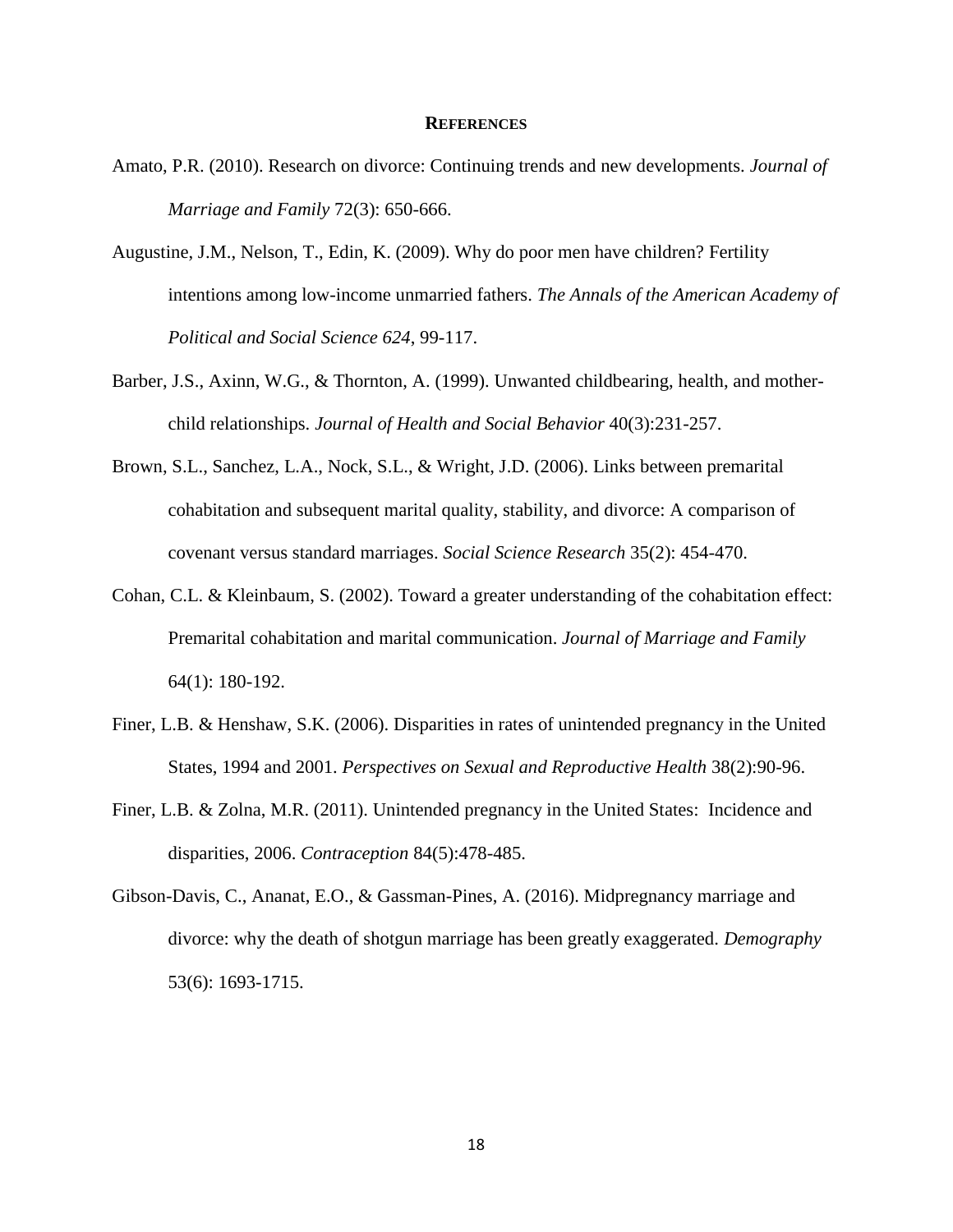- Gibson-Davis, C., Edin, K., & McLanahan, S. (2005). High hopes but even higher expectations: The retreat from marriage among low-income couples. *Journal of Marriage and Family*  67(5):1301-1312.
- Gibson-Davis, C., Gassman-Pines, A., & Lehrman, R. (2018). His and hers: Meeting the economic bar to marriage." *Demography* 55(6):2321-2343.
- Gibson-Davis, C. & Rackin, H. (2014). Marriage or carriage? Trends in union context and birth type by education. *Journal of Marriage and Family* 76(3): 506-519.
- Guzman, L., Wildsmith, E., Manlove, J., & Franzetta, K. (2010). Unintended births: Patterns by race and ethnicity and relationship type. *Perspectives on Sexual and Reproductive Health*  42(3):176-184.
- Guzzo, K.B. (2017). Unintended births: Variation across social and demographic characteristics. *Family Profiles*, FP-17-09. Bowling Green, OH: National Center for Family & Marriage Research. https://www.bgsu.edu/ncfmr/resources/data/family-profiles/guzzo-unintendedbirths-variation-social-dem-char-fp-17-09.html
- Guzzo, K.B. & Hayford, S.R. (2012). Unintended fertility and the stability of coresidential relationships. *Social Science Research* 41:1138-1151.
- Hayford, S.R., Guzzo, K.B., & Smock, P.J. (2014). The decoupling of marriage and parenthood? Trends in the timing of marital first births, 1945-2002. *Journal of Marriage and Family*  76(3): 520-538.
- Hohmann-Marriott, B.E. (2009). The couple context of pregnancy and its effects on prenatal care and birth outcomes. *Maternal and Child Health Journal* 13(6):745-754.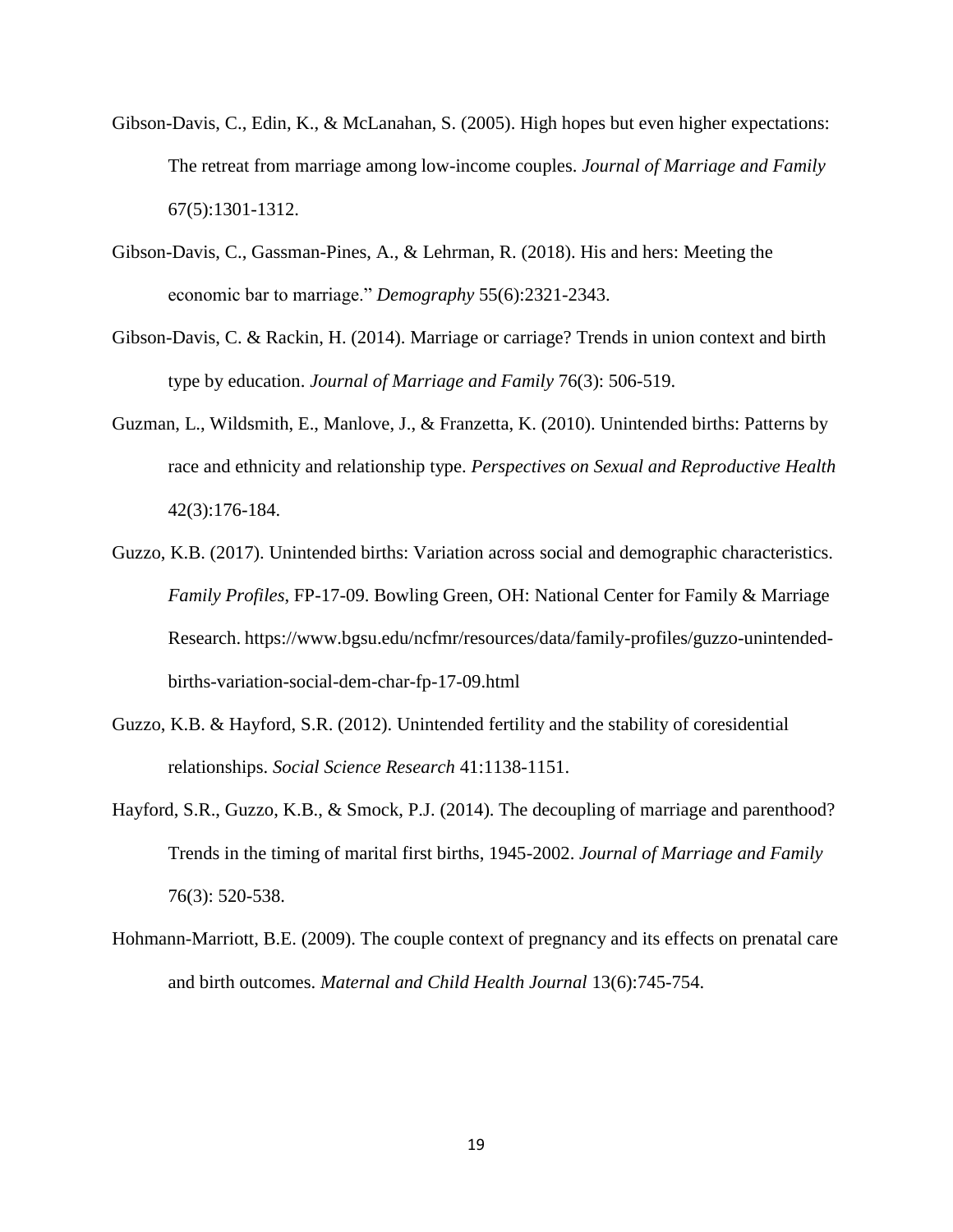- Kamp Dush, C.M., Cohan, C.L., & Amato, P.R. (2003). The relationship between cohabitation and marital quality and stability: Change across cohorts? *Journal of Marriage and Family*  65(3): 539-549.
- Korenmann, S., Kaestner, R., & Joyce, T. (2002). Consequences for infants of parental disagreement in pregnancy intention. *Perspectives on Sexual and Reproductive Health*, 34(3), 198-205.
- Licther, D.T., Michelmore, K., Turner, R.N., & Sassler, S. (2016). Pathways to a stable union? Pregnancy and childbearing among cohabiting and married couples. *Population Research and Policy Review* 35(3): 377-399.
- Lindberg, L.D., Kost, K., & Maddow-Zimet, I. (2017). The role of men's childbearing intentions in father involvement. *Journal of Marriage and Family* 79(1): 44-59.
- Lindberg, L.D., Maddow-Zimet, I., Kost, K., & Lincoln, A. (2015). Pregnancy intentions and maternal and child health: an analysis of longitudinal data in Oklahoma. *Maternal and Child Health Journal* 19(5): 1087-1096.
- Maddow-Zimet, I., Lindberg, L.D., Kost, K., & Lincoln, A. (2016). Are pregnancy intentions associated with transitions into and out of marriage? *Perspectives on Sexual and Reproductive Health* 48(1): 35-43.
- Manlove, J., Wildsmith, E., Ikramullah, E., Ryan, S., Holcombe, E., Scott, M., & Peterson, K. (2012). Union transitions following the birth of a child to cohabiting parents. *Population Research and Policy Review* 31(3): 361-386.
- Manning, W.D. & Cohen, J.A. (2012). Premarital cohabitation and marital dissolution: An examination of recent marriages. *Journal of Marriage and Family* 74(2): 377-387.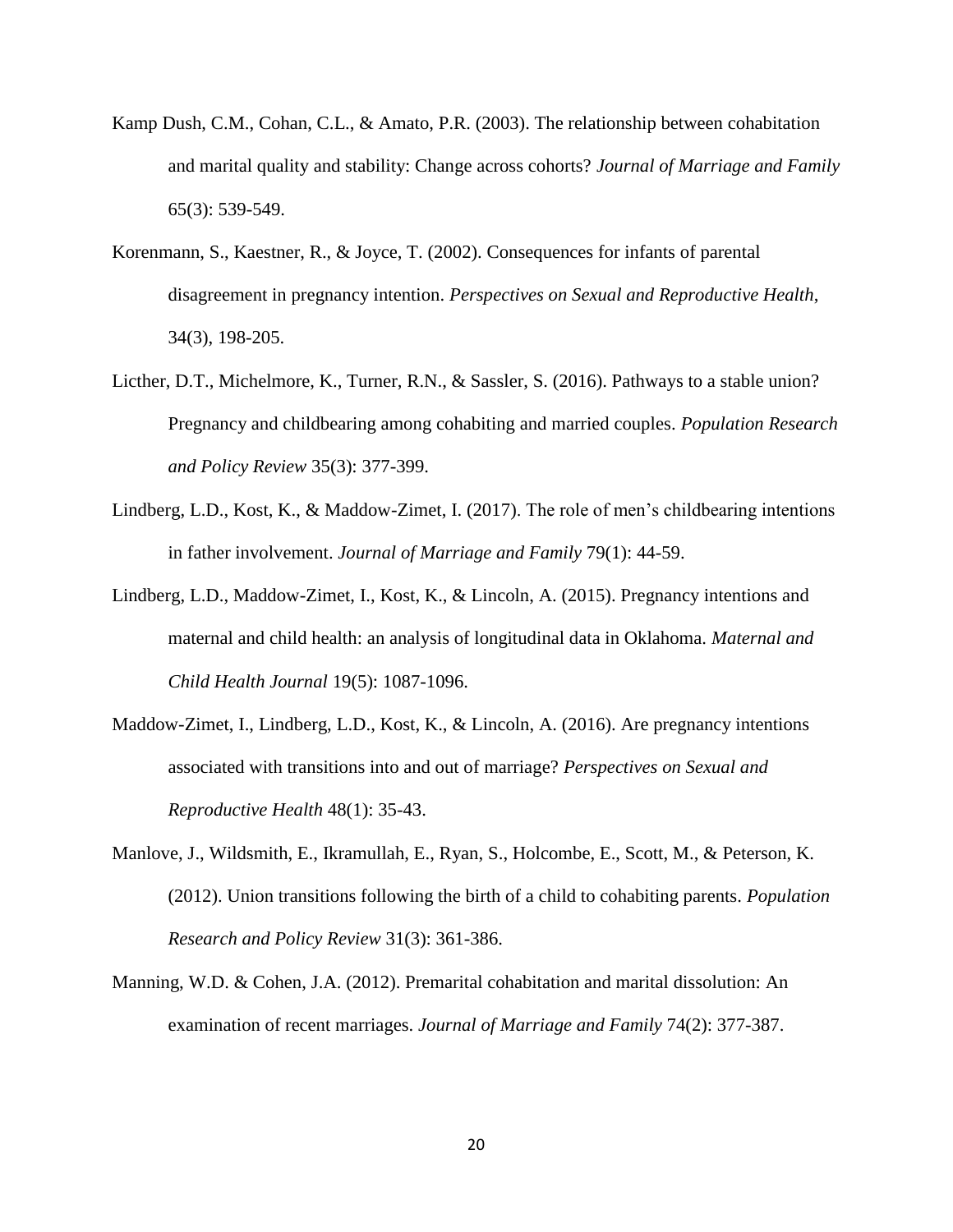- Martin, L.T., McNamara, M.J., Milot, A.S., Halle, T., & Hair, E.C. (2007). The effects of father involvement during pregnancy on receipt of prenatal care and maternal smoking. *Maternal and Child Health Journal* 11(6):595-602.
- Miller, W.B., Sable, M.R., & Beckmeyer, J.J. (2009). Preconception motivation and pregnancy wantedness: Pathways to toddler attachment security. *Journal of Marriage and Family* 71(5):1174-1192.
- Moore, K.A., Ryan, S., Manlove, J., Mincieli, L., & Schelar, E. (2009). High-risk subsequent births among co-residential couples: The role of fathers, mothers, and couples. *Fathering: A Journal of Theory, Research, & Practice about Men as Fathers* 7(1):91- 102.
- Musick, K., England, P., Edginton, S., & Kangas, N. (2009). Education differences in intended and unintended fertility. *Social Forces* 88(2):543-572.
- Saleem, H.T. & Surkan, P.J. (2014). Parental pregnancy wantedness and child social-emotional development. *Maternal and Child Health Journal* 18(4):930-938.
- Santelli, J.S., Lindberg, L.D., Orr, M.G., Finer, L.B., & Speizer, I. (2009). Toward a multidimensional measure of pregnancy intentions: Evidence from the United States. *Studies in Family Planning,* 40(2), 87-100.
- Stykes, J.B. (2018). Methodological considerations in couples' fertility intentions: Missing men and the viability of women's proxy reports. *Maternal and Child Health Journal* 22(8):1- 8.
- Su, J. H. (2012). Pregnancy intentions and parents' psychological well‐being. *Journal of Marriage and Family*, *74*(5), 1182-1196.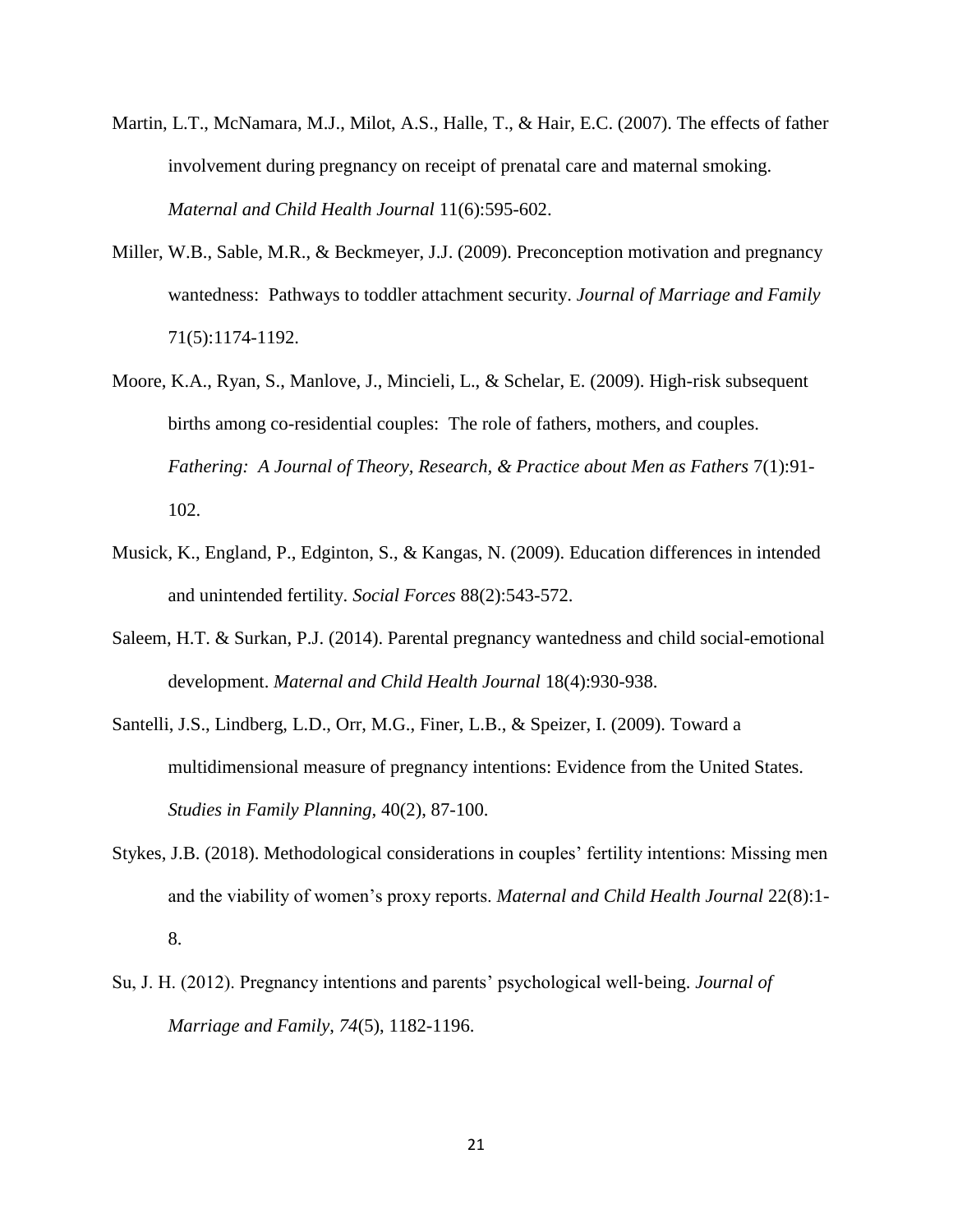Teachman, J. (2003). Premarital sex, premarital cohabitation, and the risk of subsequent marital dissolution among women. *Journal of Marriage and Family* 65(2): 444-455.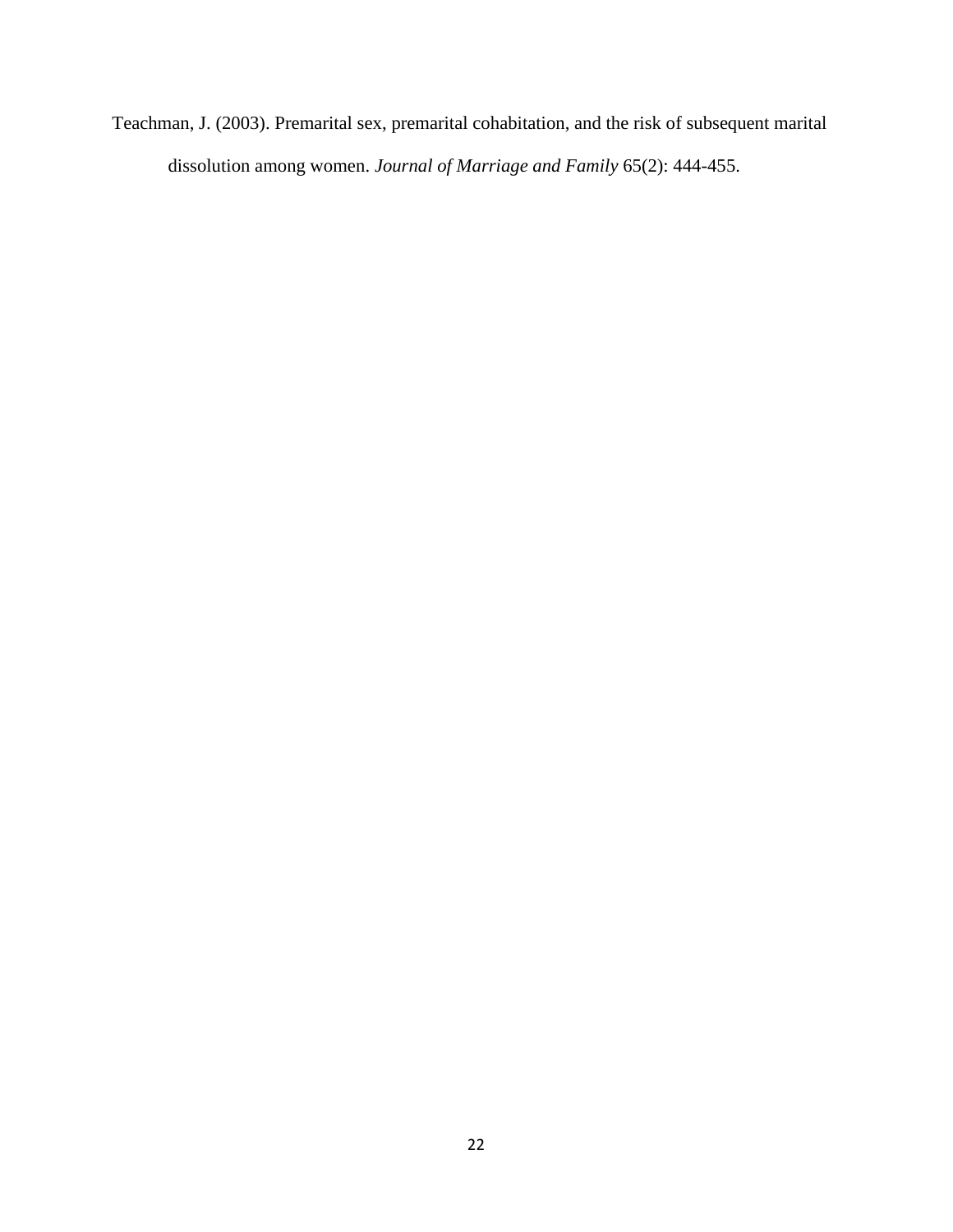|                                             | Total |                  | <b>Both Intended</b> |                    | Only Mother<br>Intended |                       | Only Father<br>Intended |                     | Neither Intended |                   |
|---------------------------------------------|-------|------------------|----------------------|--------------------|-------------------------|-----------------------|-------------------------|---------------------|------------------|-------------------|
|                                             | μ     | $%$ ( $\sigma$ ) | μ                    | $%$ ( $\sigma$ )   | $\mu$                   | $\%$ (σ)              | u                       | $\%$ ( $\sigma$ )   | $\mu$            | $\%$ ( $\sigma$ ) |
| <b>Fertility and Relationship Histories</b> |       |                  |                      |                    |                         |                       |                         |                     |                  |                   |
| Conception timing                           |       |                  |                      |                    |                         |                       |                         |                     |                  |                   |
| +6 months prior to marriage                 |       | 2.6              |                      | 1.1 <sup>d</sup>   |                         | 3.0                   |                         | 2.9                 |                  | 9.2 <sup>a</sup>  |
| 1-6 months prior to marriage                |       | 17.3             |                      | 9.3 <sup>cd</sup>  |                         | 11.7                  |                         | $39.2^{\mathrm{a}}$ |                  | $43.6^{\circ}$    |
| Within the first 6 months of marriage       |       | 19.4             |                      | $17.5^{\circ}$     |                         | 18.8                  |                         | $27.3^{a}$          |                  | 24.0              |
| First 7-12 months of marriage               |       | 12.9             |                      | 12.6               |                         | 20.0                  |                         | 13.2                |                  | 10.9              |
| After first year of marriage                |       | 47.8             |                      | 59.5bcd            |                         | $46.5$ <sup>acd</sup> |                         | $17.4^{ab}$         |                  | $12.3^{ab}$       |
| Premarital cohabitation with spouse         |       | 45.0             |                      | 46.4               |                         | 36.4                  |                         | 37.5                |                  | 47.1              |
| Prior union with different partner          |       | 14.9             |                      | $13.5^{d}$         |                         | 10.6                  |                         | 17.4                |                  | 21.7 <sup>a</sup> |
| Age at first birth                          | 25.5  | (0.1)            | 26.7 <sup>bcd</sup>  | (0.1)              | $25.2$ <sup>acd</sup>   | (0.4)                 | $22.1^{ab}$             | (0.3)               | $22.1^{ab}$      | (0.2)             |
| Number of additional children               | 1.2   | (0.0)            | 1.1 <sup>cd</sup>    | (0.0)              | 1.1                     | (0.1)                 | 1.4 <sup>a</sup>        | (0.0)               | 1.4 <sup>a</sup> | (0.0)             |
| Husband had prior children                  |       | 7.9              |                      | 6.9 <sup>c</sup>   |                         | 8.4                   |                         | 13.7 <sup>a</sup>   |                  | 8.7               |
| Sociodemographic Characteristics            |       |                  |                      |                    |                         |                       |                         |                     |                  |                   |
| Race-ethnicity                              |       |                  |                      |                    |                         |                       |                         |                     |                  |                   |
| White                                       |       | 66.2             |                      | $69.1^\circ$       |                         | 74.0 <sup>c</sup>     |                         | $47.7^{ab}$         |                  | 60.8              |
| <b>Black</b>                                |       | 5.0              |                      | 4.5                |                         | 4.3                   |                         | 8.3                 |                  | 5.8               |
| Hispanic                                    |       | 20.0             |                      | 17.5 <sup>c</sup>  |                         | 12.2                  |                         | $35.5^{\rm a}$      |                  | 25.4              |
| Other                                       |       | 8.8              |                      | 8.9                |                         | 9.5                   |                         | 8.5                 |                  | 8.0               |
| Wife's education                            |       |                  |                      |                    |                         |                       |                         |                     |                  |                   |
| BA/BS degree or higher                      |       | 42.1             |                      | 48.7cd             |                         | $42.3^\circ$          |                         | 19.6 <sup>ab</sup>  |                  | $25.2^{\rm a}$    |
| Some college, no BA/BS                      |       | 25.1             |                      | $23.3^{d}$         |                         | 25.9                  |                         | 26.3                |                  | $32.4^{\circ}$    |
| High school degree/GED                      |       | 22.1             |                      | 18.5 <sup>cd</sup> |                         | 25.3                  |                         | $36.3^{a}$          |                  | $28.6^{\circ}$    |
| No degree                                   |       | 10.7             |                      | 9.5                |                         | $6.5^\circ$           |                         | 17.8 <sup>b</sup>   |                  | 13.8              |
| Mother's education                          |       |                  |                      |                    |                         |                       |                         |                     |                  |                   |
| BA/BS degree or higher                      |       | 19.6             |                      | 22.2 <sup>cd</sup> |                         | 18.8                  |                         | 10.8 <sup>a</sup>   |                  | $12.8^{\circ}$    |
| Some college, no BA/BS                      |       | 21.8             |                      | 21.2               |                         | 29.5                  |                         | 15.1                |                  | 25.0              |
| High school degree/GED                      |       | 33.2             |                      | 33.3               |                         | 31.2                  |                         | 30.2                |                  | 35.8              |
| No degree                                   |       | 25.4             |                      | $23.3^\circ$       |                         | $20.5^{\circ}$        |                         | $43.9$ abd          |                  | $26.4^\circ$      |
| Reared by married bio/adoptive parents      |       | 72.6             |                      | $75.3^\circ$       |                         | 69.1                  |                         | $64.3^{a}$          |                  | 66.7              |
| $\mathbf N$                                 | 3,963 |                  | 2,682                | 69.2               | 271                     | 6.7                   | 363                     | 9.2                 | 647              | 14.9              |

# **Table 1. Weighted Descriptive Characteristics by Couple-Level Indicator of First Birth Fertility Intentions**

"a" denotes a significant difference from both parents intending the birth, "b" denotes a significant difference from only the mother intending the birth, "c" denotes a significant difference from only the father intending the birth, and "d" denotes a significant difference from neither parent intending the birth.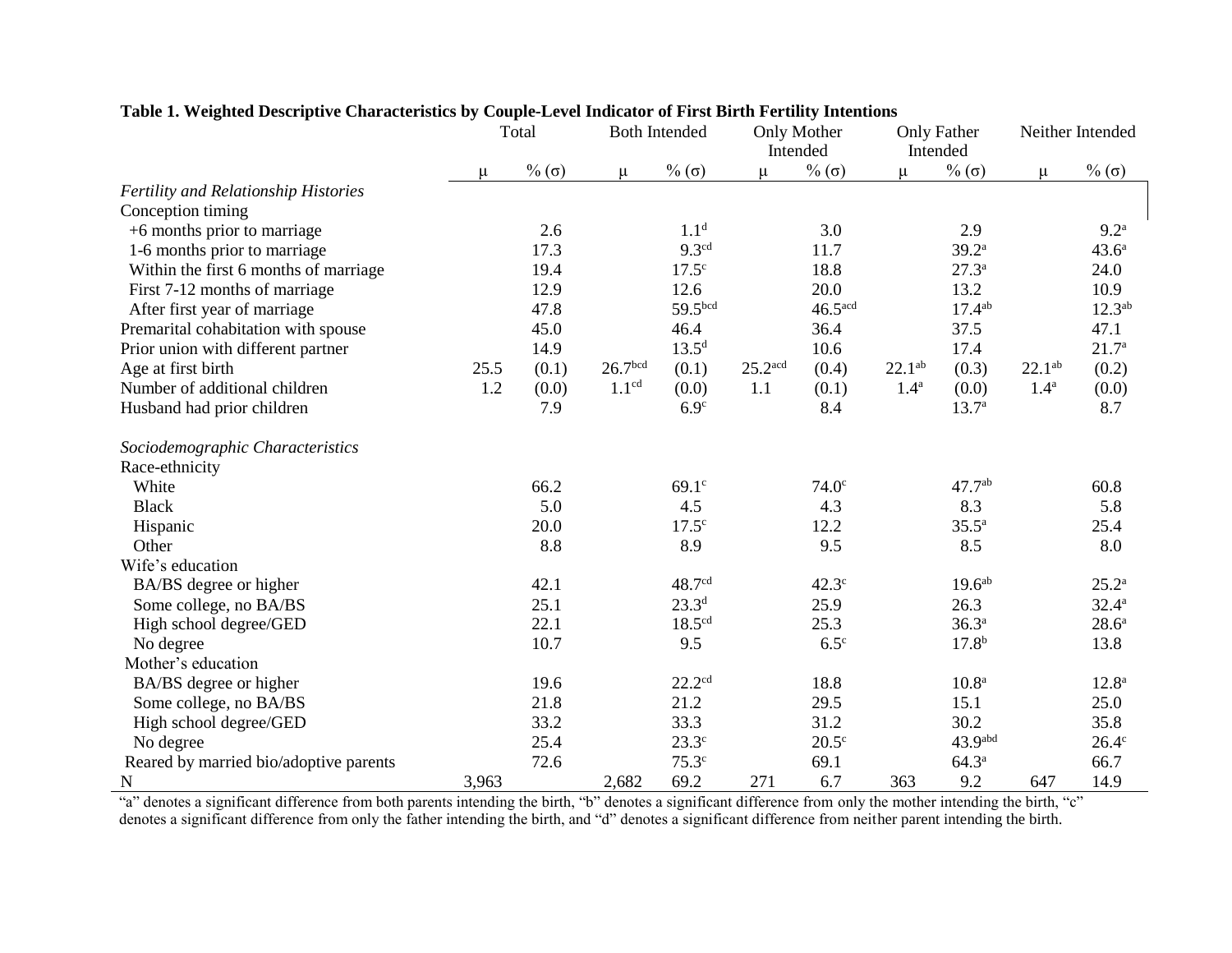|                                                              |             | Model 1         |            |                 | Model 2     |           |  |
|--------------------------------------------------------------|-------------|-----------------|------------|-----------------|-------------|-----------|--|
|                                                              |             | (Both Intended) |            | (Both Intended) |             |           |  |
|                                                              | Only Mother | Only Father     | Neither    | Only Mother     | Only Father | Neither   |  |
|                                                              | Intended    | Intended        | Intended   | Intended        | Intended    | Intended  |  |
| Fertility and Relationship Histories                         |             |                 |            |                 |             |           |  |
| Conception timing (omitted $=$ After first year of marriage) |             |                 |            |                 |             |           |  |
| $+6$ months prior to marriage                                | $3.15*$     | $3.82*$         | $17.70***$ | $3.16*$         | 3.40        | 19.30***  |  |
| 1-6 months prior to marriage                                 | 1.28        | $6.42***$       | $10.22***$ | 1.28            | $6.09***$   | 9.27***   |  |
| Within the first 6 months of marriage                        | 1.17        | $2.86***$       | $3.85***$  | 1.28            | $2.63***$   | $3.69***$ |  |
| First 7-12 months of marriage                                | 1.80        | $2.26*$         | $2.83**$   | 1.93            | $2.19*$     | $2.84**$  |  |
| Premarital cohabitation with spouse                          | 0.67        | $0.57*$         | 0.80       | $0.61*$         | $0.60*$     | 0.86      |  |
| Prior union with different partner                           | 0.84        | 1.66            | $1.85*$    | 0.81            | $1.92*$     | $1.94*$   |  |
| Age at first birth                                           | 0.95        | $0.84***$       | $0.87***$  | 0.94            | $0.84***$   | $0.83***$ |  |
| Number of additional children                                | $0.79*$     | 0.92            | 0.83       | 0.82            | 0.93        | 0.86      |  |
| Husband had prior children                                   | 1.24        | 2.29**          | 1.20       | 1.26            | $2.18**$    | 1.22      |  |
| Sociodemographic Characteristics                             |             |                 |            |                 |             |           |  |
|                                                              |             |                 |            |                 |             |           |  |
| Race-ethnicity (omitted = White)<br><b>Black</b>             |             |                 |            | 0.72            | $2.14*$     | 1.32      |  |
|                                                              |             |                 |            | 0.59            | 1.51        | 1.33      |  |
| Hispanic                                                     |             |                 |            |                 |             |           |  |
| Other                                                        |             |                 |            | 1.02            | 1.75        | 1.41      |  |
| Wife's education (omitted $= BA/BS$ degree or higher)        |             |                 |            |                 |             |           |  |
| Some college, no BA/BS                                       |             |                 |            | 0.96            | 0.90        | 0.77      |  |
| High school degree/GED                                       |             |                 |            | 1.06            | 1.04        | $0.53*$   |  |
| No degree                                                    |             |                 |            | 0.62            | 0.57        | $0.35**$  |  |
| Mother's education (omitted $=$ HS degree/GED)               |             |                 |            |                 |             |           |  |
| BA/BA degree or higher                                       |             |                 |            | 0.99            | 0.74        | 0.85      |  |
| Some college, no BA/BS                                       |             |                 |            | 1.69            | 0.89        | 1.44      |  |
| No degree                                                    |             |                 |            | 0.96            | 1.31        | 0.81      |  |
| Reared by married bio/adoptive parents                       |             |                 |            | 0.70            | 0.81        | 0.95      |  |
| Constant                                                     | 0.34        | 3.04            | 1.29       | 0.53            | 3.33        | 4.39*     |  |
| Log-Likelihood                                               |             | $-3,248.17$     |            |                 | $-3,204.72$ |           |  |

**Table 2. Relative Risk Ratios (RRRs) from Multinomial Logistic Regression Predicting Couples' Birth Intentions among Women Having a Marital First Birth (N = 3,963)**

Note. \* p<0.05, \*\* p<0.01, \*\*\* p<0.001. All analyses controlled for five-year birth cohorts since the 2006-2015 NSFG data were appended.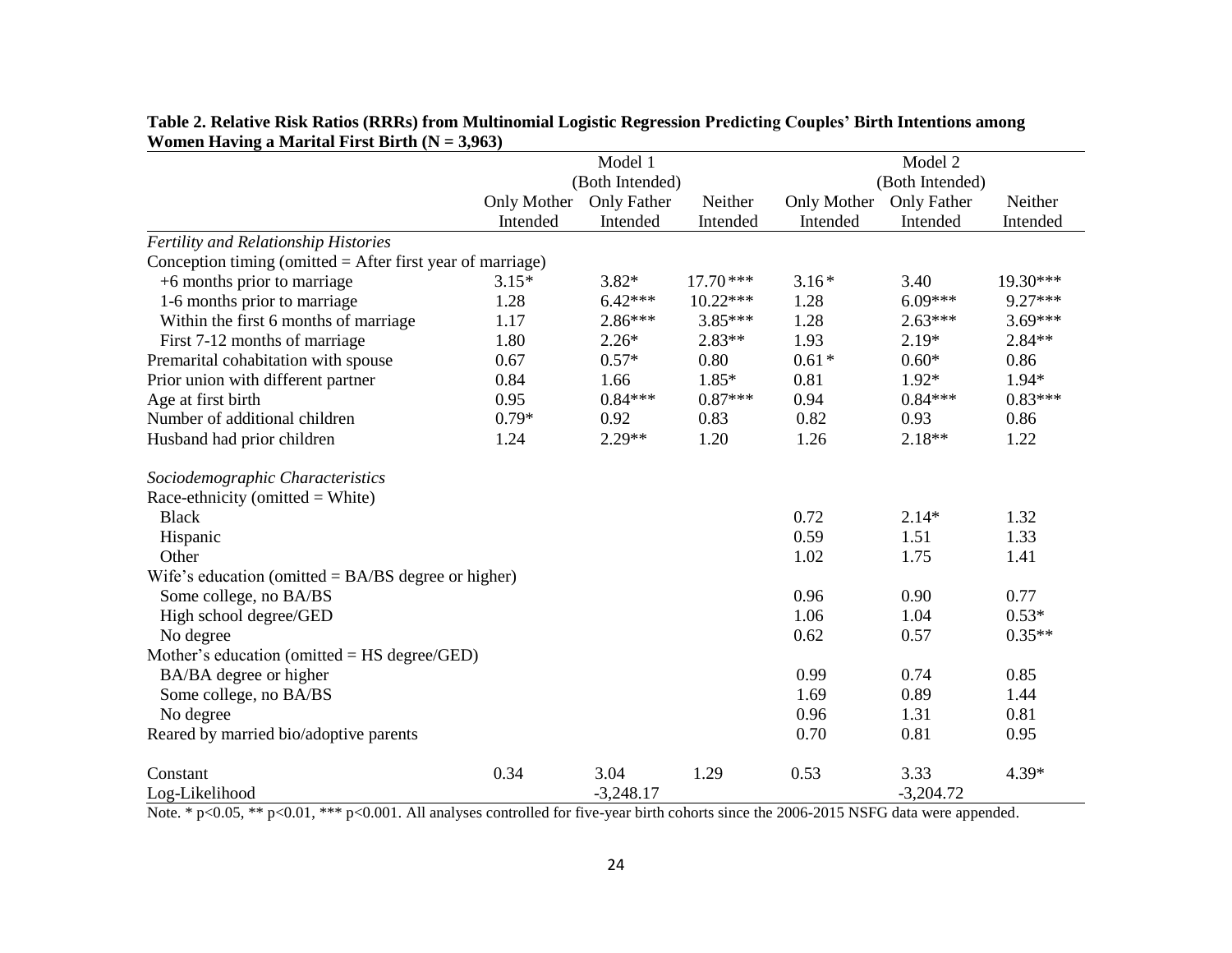|                                                              | Model 1     | Model 2     | Model 3       |
|--------------------------------------------------------------|-------------|-------------|---------------|
| Couples' intentions (omitted $=$ both intended)              |             |             |               |
| Only mother intended                                         | $1.37**$    | $1.31*$     | $1.33*$       |
| Only father intended                                         | 1.80***     | 1.24        | 1.22          |
| Neither intended                                             | $1.68***$   | $1.28**$    | $1.30**$      |
| <b>Fertility and Relationship Histories</b>                  |             |             |               |
| Conception timing (omitted $=$ After first year of marriage) |             |             |               |
| +6 months prior to marriage                                  |             | 1.20        | 1.19          |
| 1-6 months prior to marriage                                 |             | 1.01        | 1.00          |
| Within the first 6 months of marriage                        |             | 0.95        | 0.95          |
| First 7-12 months of marriage                                |             | 0.90        | 0.87          |
| Premarital cohabitation with spouse                          |             | 1.14        | 1.14          |
| Prior union with different partner                           |             | $1.40**$    | $1.40***$     |
| Age at first birth                                           |             | $0.92***$   | $0.93***$     |
| Number of additional children                                |             | 0.95        | 0.95          |
| Husband had prior children                                   |             | $1.32*$     | $1.31*$       |
| Sociodemographic Characteristics                             |             |             |               |
| Race-ethnicity (omitted $=$ White)                           |             |             |               |
| <b>Black</b>                                                 |             |             | 1.25          |
| Hispanic                                                     |             |             | 1.11          |
| Other                                                        |             |             | 1.05          |
| Wife's education (omitted $= BA/BS$ degree or higher)        |             |             |               |
| Some college, no BA/BS                                       |             |             | $1.21*$       |
| High school degree/GED                                       |             |             | 1.12          |
| No degree                                                    |             |             | 1.05          |
| Mother's education (omitted $=$ HS degree/GED)               |             |             |               |
| BA/BS degree or higher                                       |             |             | 1.13          |
| Some college, no BA/BS                                       |             |             | 0.90          |
| No degree                                                    |             |             | 1.01          |
| Reared by married bio/adoptive parents                       |             |             | $0.87\dagger$ |
| Constant                                                     | $0.00***$   | $0.03***$   | $0.03***$     |
| Months since first marital birth                             | $0.96***$   | $0.97***$   | $0.97***$     |
| Log Likelihood                                               | $-6,350.47$ | $-6,290.21$ | $-6,278.41$   |
| N                                                            | 351,890     | 351,890     | 351,890       |

| Table 3. Odds Ratios (ORs) from Logistic Regression Event History Models Predicting the |
|-----------------------------------------------------------------------------------------|
| <b>Odds of Marital Dissolution Following a Marital First Birth</b>                      |

Note. \* p<0.05, \*\* p<0.01, \*\*\* p<0.001. All analyses controlled for five-year birth cohorts since the 2006-2015 NSFG data were appended.